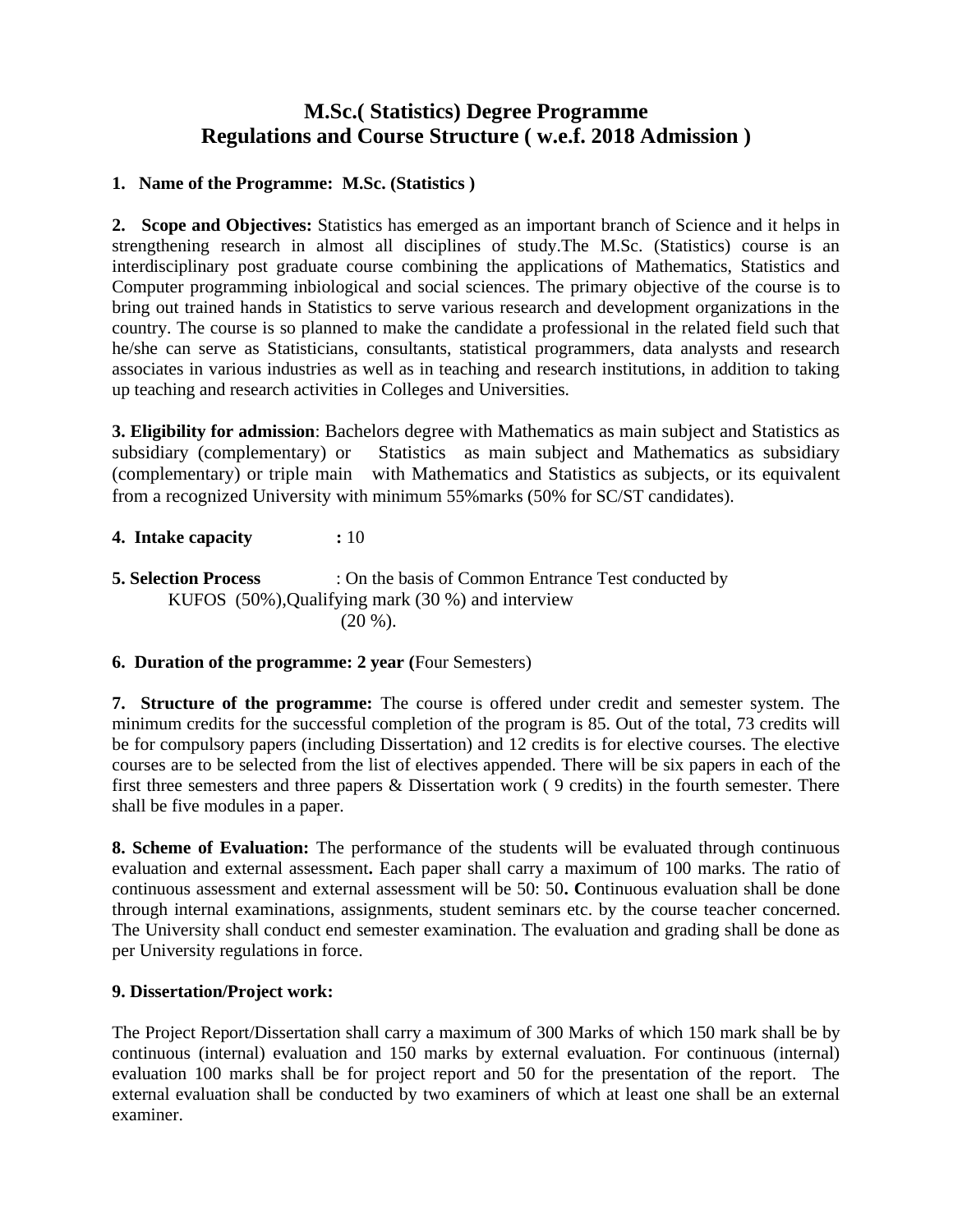## **COURSE STRUCTURE (Revised)**

**Approved in the 22 nd Academic Council Meeting held on 25.06.2019 ( Item No.255)**

| Sl.                     | Course          | <b>Course Title</b>                  | <b>Marks allotted</b> |                 |              | <b>Credits</b> |
|-------------------------|-----------------|--------------------------------------|-----------------------|-----------------|--------------|----------------|
| No.                     | Code            |                                      | <b>Internal</b>       | <b>External</b> | <b>Total</b> | ∗              |
|                         | <b>MSTC 111</b> | <b>Statistical Methods</b>           | 50                    | 50              | <b>100</b>   |                |
| $\overline{2}$          | <b>MSTC 112</b> | <b>Mathematics for Statistics</b>    | 50                    | 50              | 100          |                |
| 3                       | <b>MSTC 113</b> | <b>Computer Oriented Statistical</b> | 50                    | 50              | 100          |                |
|                         |                 | <b>Methods</b>                       |                       |                 |              |                |
| $\overline{\mathbf{4}}$ | <b>MSTC 114</b> | <b>Probability Theory</b>            | 50                    | 50              | <b>100</b>   |                |
| 5                       | <b>MSTC 115</b> | <b>Survey Sampling</b>               | 50                    | 50              | <b>100</b>   |                |
| 6                       | <b>MSTC 116</b> | <b>Practical - I</b>                 | 100                   |                 | 100          |                |
|                         |                 | <b>Total</b>                         | 350                   | 250             | 600          | 23             |

**Semester – I**

#### **Semester – II**

|   | <b>MSTC 121</b> Probability Distributions   | 50  | 50             | <b>100</b> |  |
|---|---------------------------------------------|-----|----------------|------------|--|
|   | <b>MSTC 122   Theory of Estimation</b>      | 50  | 50             | 100        |  |
| 3 | <b>MSTC 123</b> Statistical Quality Control | 50  | 50             | 100        |  |
|   | <b>MSTC 124   Research Methodology</b>      | 50  | 50             | 100        |  |
|   | <b>MSTC 125   Stochastic Processes</b>      | 50  | 50             | 100        |  |
| 6 | MSTC 126   Practical - II                   | 100 | $\blacksquare$ | 100        |  |
|   | <b>Total</b>                                | 350 | 250            | 600        |  |

**Semester – III**

|   | <b>MSTC 211</b> | <b>Testing of Statistical Hypothesis</b> | 50  | 50  | <b>100</b> |  |
|---|-----------------|------------------------------------------|-----|-----|------------|--|
|   |                 | <b>MSTC 212   Multivariate Analysis</b>  | 50  | 50  | 100        |  |
| 3 | <b>MSTC 213</b> | <b>Design and Analysis of</b>            | 50  | 50  | 100        |  |
|   |                 | <b>Experiments</b>                       |     |     |            |  |
|   | <b>MSTE</b>     | <b>Elective I</b>                        | 50  | 50  | <b>100</b> |  |
|   | <b>MSTE</b>     | <b>Elective II</b>                       | 50  | 50  | 100        |  |
| 6 | <b>MSTC 214</b> | <b>Practical - III</b>                   | 100 |     | 100        |  |
|   |                 | <b>Total</b>                             | 350 | 250 | 600        |  |

**Semester – IV**

|   | <b>MSTE</b>     | <b>Elective III</b>         | 50  | 50             | <b>100</b> |    |
|---|-----------------|-----------------------------|-----|----------------|------------|----|
|   | <b>MSTE</b>     | <b>Elective IV</b>          | 50  | 50             | <b>100</b> |    |
| ີ | <b>MSTC 221</b> | <b>Project/Dissertation</b> | 150 | 150            | 300        |    |
|   | <b>MSTC 222</b> | <b>Practical - IV</b>       | 100 | $\blacksquare$ | 100        |    |
|   |                 | <b>Total</b>                | 350 | 250            | 600        | 18 |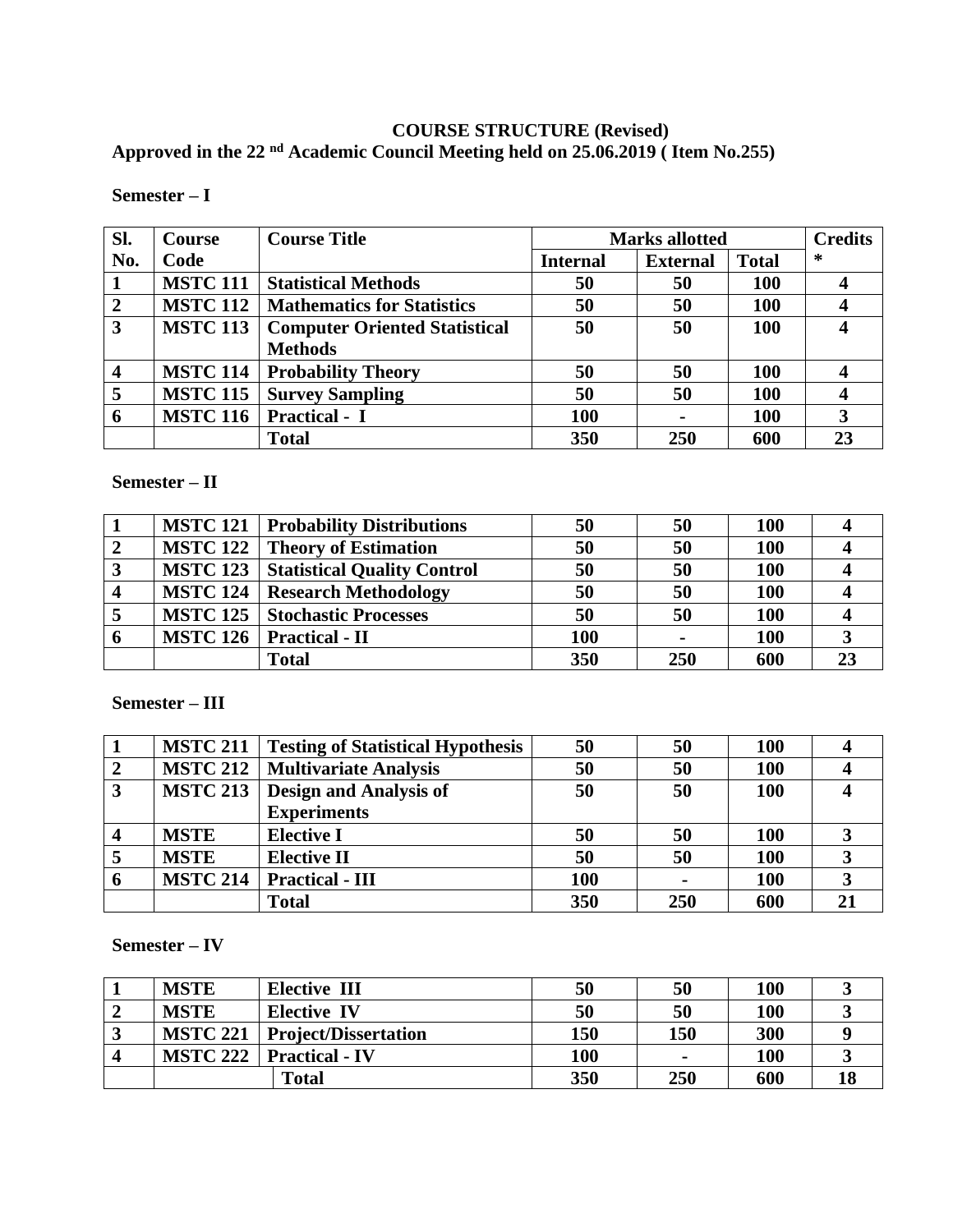**\* Total credits for the Program: 85; One credit = 1 hour of teaching for theory & project work and two hrs for practical. Practical shall be based on all the courses offered in the respective Semester.**

| SI.                     | <b>Course</b> | <b>Course Title</b>                      | <b>Marks allotted</b> |                 |              | <b>Credits</b>          |
|-------------------------|---------------|------------------------------------------|-----------------------|-----------------|--------------|-------------------------|
| No.                     | Code          |                                          | <b>Internal</b>       | <b>External</b> | <b>Total</b> |                         |
| $\mathbf{1}$            | <b>MSTE</b>   | <b>Econometric Methods</b>               | 50                    | 50              | <b>100</b>   | 3                       |
|                         | 101           |                                          |                       |                 |              |                         |
| $\overline{2}$          | <b>MSTE</b>   | <b>Time Series Analysis and</b>          | 50                    | 50              | 100          | 3                       |
|                         | 102           | <b>Statistical Forecasting</b>           |                       |                 |              |                         |
| $\overline{\mathbf{3}}$ | <b>MSTE</b>   | <b>Official Statistics</b>               | 50                    | 50              | 100          | 3                       |
|                         | 103           |                                          |                       |                 |              |                         |
| $\overline{\mathbf{4}}$ | <b>MSTE</b>   | <b>Reliability Modeling and Analysis</b> | 50                    | 50              | 100          | 3                       |
|                         | 104           |                                          |                       |                 |              |                         |
| 5                       | <b>MSTE</b>   | <b>Actuarial Statistics</b>              | 50                    | 50              | 100          | $\overline{\mathbf{3}}$ |
|                         | 105           |                                          |                       |                 |              |                         |
| 6                       | <b>MSTE</b>   | <b>Survival Analysis</b>                 | 50                    | 50              | 100          | 3                       |
|                         | 106           |                                          |                       |                 |              |                         |
| $\overline{7}$          | <b>MSTE</b>   | <b>Stochastic Finance</b>                | 50                    | 50              | 100          | 3                       |
|                         | 107           |                                          |                       |                 |              |                         |
| 8                       | <b>MSTE</b>   | <b>Statistical Genetics</b>              | 50                    | 50              | 100          | 3                       |
|                         | <b>108</b>    |                                          |                       |                 |              |                         |
| 9.                      | <b>MSTE</b>   | <b>Operations Research</b>               | 50                    | 50              | 100          | 3                       |
|                         | 109           |                                          |                       |                 |              |                         |

## **Elective Papers**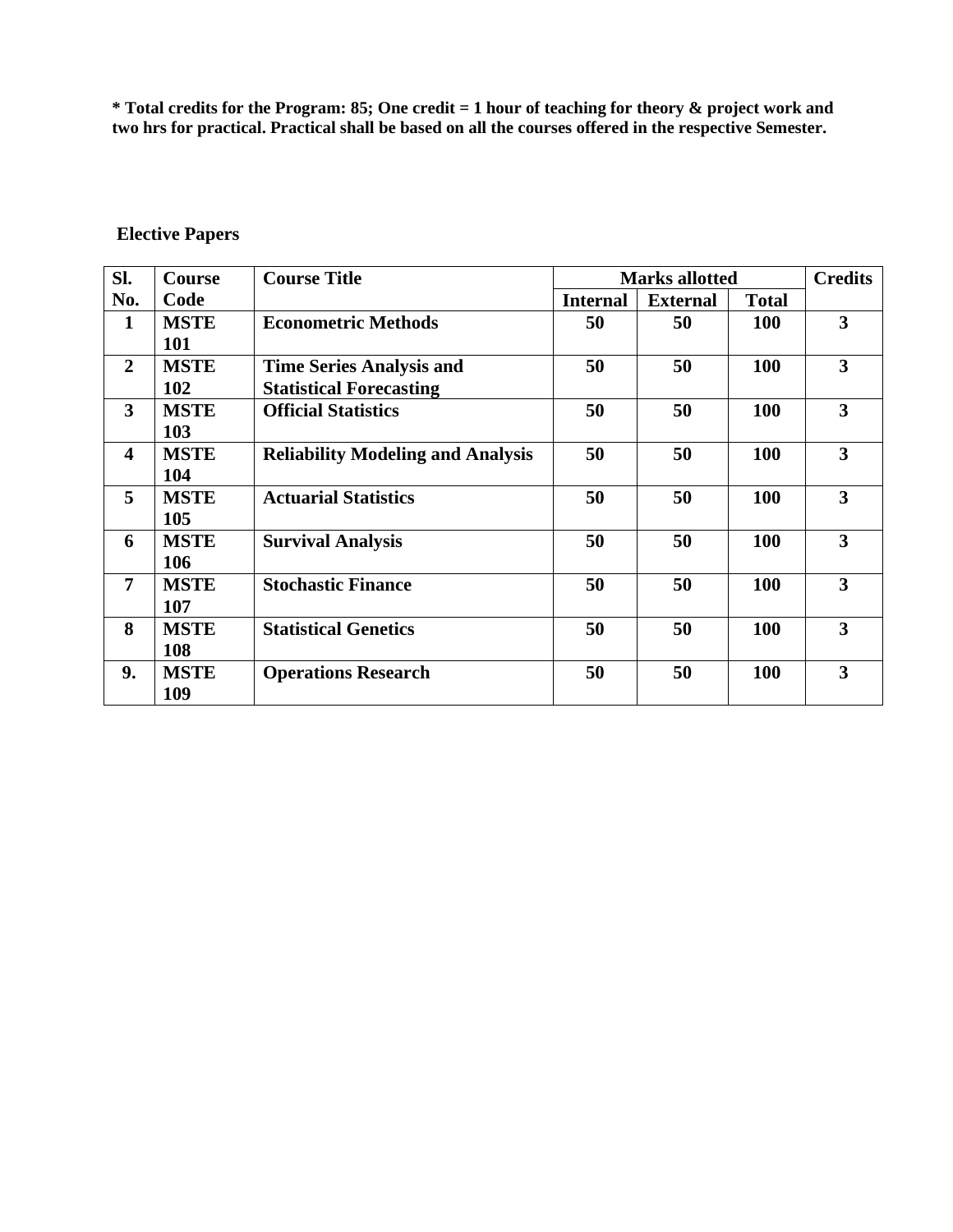## **Semester I**

#### **MSTC 111 STATISTICAL METHODS ( 4 credits)**

#### **Module I**

History and scope of Statistics, Variables and attributes, types of data, descriptive statistical measures, normal distribution. Bivariate data, measures of association, linear correlation – simple, partial and multiple correlations, rank correlation, association of attributes. (14 hrs.)

#### **Module II**

Regression – simple and multiple, linear and non-linear regressions, fitting regression lines using least square method, coefficient of determination, standard error of estimate, Multicollinearity. (14 hrs.)

#### **Module III**

#### Time series, components of time series, Mathematical models, methods of measuring trend – moving average method and least square method, curvilinear trend – fitting of parabola, exponential and Gompertz curves. (14 hrs.)

#### **Module IV**

**Module V**

Index numbers, types of index numbers – simple and weighted, methods of constructing index numbers, tests for adequacy of an index number- time reversal test, factor reversal test and circular test, cost of living index numbers, indices of industrial production .

#### (14 hrs)

Vital statistics, methods of collecting vital statistics- registration method, census enumeration, survey method, analytical methods. Measures of fertility – CBR,SFR,GFR and TFR. Measures of mortality – CDR, SDR, S<sub>T</sub>DR. Measures of population growth - GRR and NRR. Life Table – concept and uses, construction of life table. ( 16 hrs.)

- 1. Agarwal, B.L. (2013). Basic Statistics.  $6<sup>th</sup>$  ed. New Age International Publishers.
- 2. Croxton,F.E. and Cowden,D.J. (1967). Applied General Statistics,Prentice-Hall.
- 3. Gupta, S.C. and Kapoor, V.K. (2014). Fundamentals of Mathematical Statistics,  $11<sup>th</sup>$  ed. Sultan Chand & Sons.
- 4. Gupta, S.C. and Kapoor, V.K. (1978). Fundamentals of Applied Statistics, 11<sup>th</sup> ed. Sultan Chand & Sons.
- 5. Levin ,R.L. and Rubin,D.S. ( 1983 ). Statistics for Management. Prentice Hall.
- 6. Simpson,G. and Kafka,F. ( 1969). Basic Statistics,Oxford& IBH.
- 7. Zar,J.H. (2003 ).Biostatistical Analysis, 4 thed.,Pearson Education.
- 8. Kendall M.G.&Stuart,A (1961), The Advanced theory of Statistics Vol I, Charles Griffin & Co., London.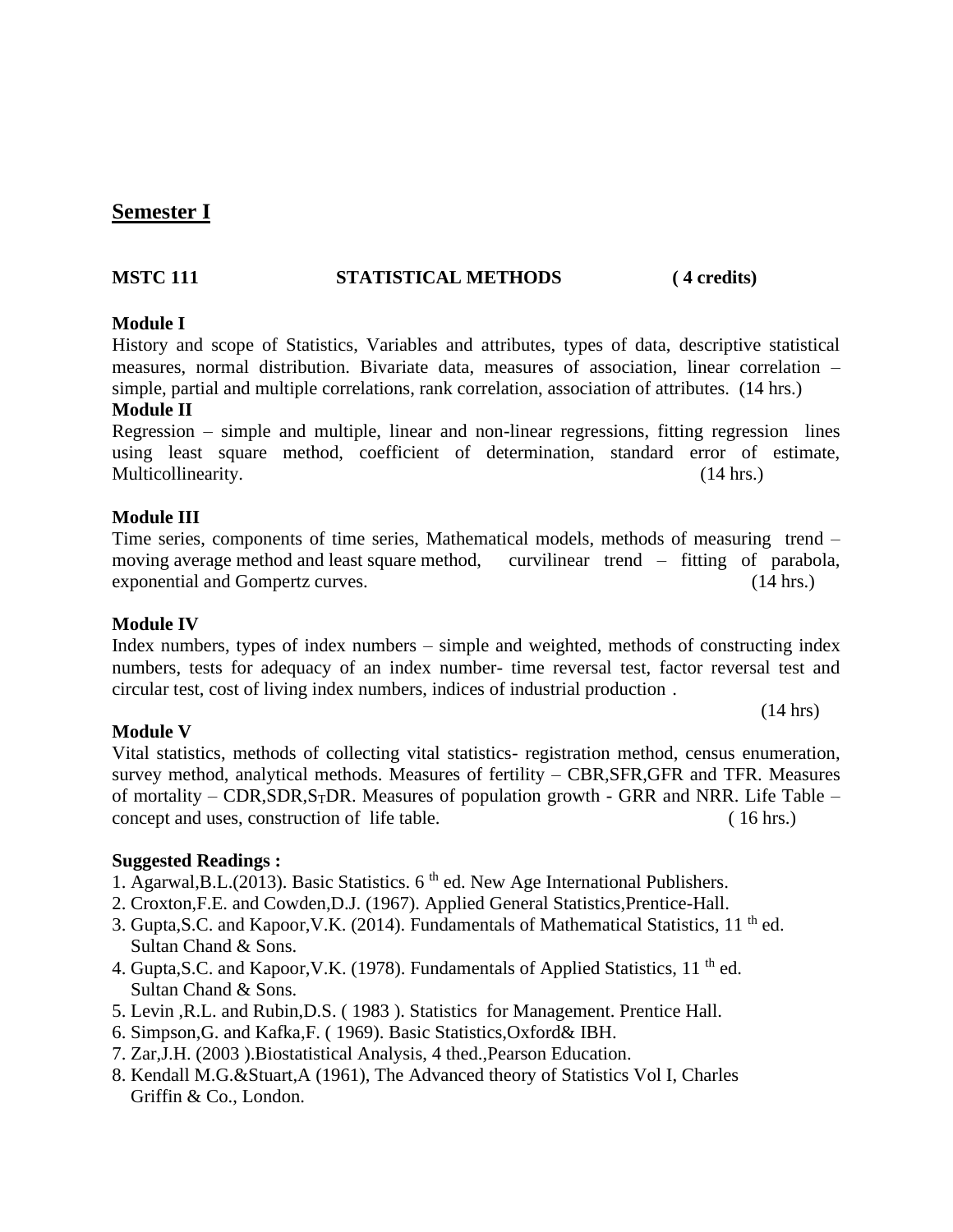## **MSTC 112 MATHEMATICS FOR STATISTICS ( 4 credits )**

## **Module I**

**Real Analysis:-** limits, continuity, uniform continuity, functions of bounded variation, Sequences and series of functions, Uniform convergence ; Riemann - Stieltjes Integral**s**, Mean value theorems of Riemann-Stieltjes integrals, limit and continuity of multivariable functions, total derivative, directional derivatives, continuity and differentiation of composite functions, Taylor's Theorem for a multivariable function (statement only), optima of a multivariable function.

**Module II Measure theory**:- Sequences of sets, fields, sigma fields, Borel fields, measures (Lebesgue and Lebesgue-Stieltjes), properties of inverse functions, measurable functions, measure spaces.

( 16 hrs.)

( 14 hrs.)

#### **Module III**

#### **Integration**: Lebesgue Integrals, Lebesgue - Stieltjes Integrals, Integrability of functions with respect to measures, Statement and applications of Monotone and Dominated convergence theorems, absolutely continuous measures, Radon-Nykodym theorem (statement only). (16 hrs.)

**Module IV**

#### **Linear Algebra:**- Vectors and Vector spaces, subspaces, basis and dimensions, Simultaneous linear equations, Inner products, orthogonalization of vectors. ( 12 hrs.)

#### **Module V**

**Matrices and Quadratic forms:-** Matrix operations, Rank, Inverse, Reduction by elementary transformations, Determinants, Generalized inverse, eigen values and vectors, Quadratic forms and their classification, spectral decomposition. (14 hrs.)

#### **Suggested Readings:**

#### 1**. S. R. Athreya and V. S. Sunder (2008) Measure and Probability, University Press.**

- 2. Basu, A.K. (1999), Measure Theory and Probability, Prentice-Hall.
- 3. **Apostol, T.M. (1996),** *Mathematical Analysis***, NarosaPublshing House, New Delhi, Second Edition**.
- 4**. Rao, C.R. (2002) Linear statistical inference and its applications, Second edition**
- 5. Sastry, S.S. (1998) *Introductory methods of numerical analysis*, Third edition, Prentice Hall, New Delhi.
- 6. Gupta, S.L. and Gupta, N.R. (2003) Principles of Real Analysis, Second edition, Pearson Education (Singapore) Pvt. Ltd.
- 7. Widder, D.A. (1996) Advanced Calculus, Second Edition, Prentice Hall, Inc., Delhi.
- 8. Nanda, S. and Saxena, V.P. (2000) Real Analysis, Allied Publishers Ltd.
- 9. Shanti Narayan (1991) *A text of book of matrices*, S. Chand & Company, Delhi.
- 10. Royden, H. L. ((1968). Real Analysis. Mcmillan& Co. New York.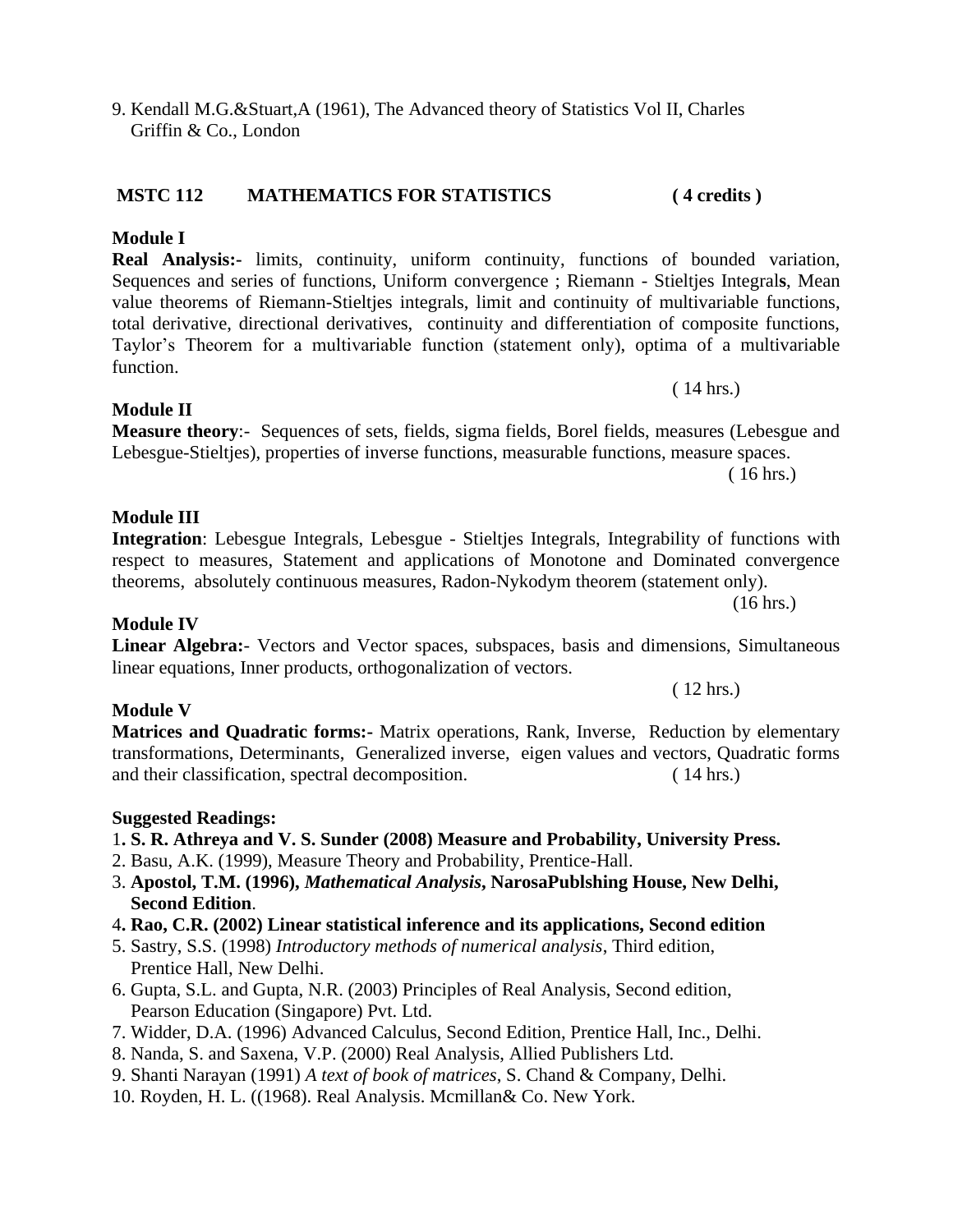11. Kingman, J.F.C. and Taylor, S.J. (2008). Introduction to Measure and Probability. Cambridge University Press.

## **MSTC 113 COMPUTER ORIENTED STATISTICAL METHODS ( 4 credits )**

## **Module I**

Computer fundamentals, number systems –binary, octal, decimal and hexadecimal. Algorithm, Flow chart.

( 12 hrs.)

( 14 hrs.)

## **Module II**

Basics of  $C^{++}$ : Structure of a program, variables, data types, constants, operators, basic input / output , control structures, functions.Compound data types : arrays, character sequences, pointers, dynamic memory, data structures. Object oriented programming: introduction to classes, inheritance, polymorphism. ( 14 hrs.)

#### **Module III**

Introduction to operating systems. Data analysis using Excel and SPSS.

#### **Module IV**

Introduction to SAS: SAS variables , libraries, windows, parts of a SAS program. Data sets – creation, reading data from an external file. Data step statements - CARDS, DATA, Assignment, Do-loops, DROP, KEEP, INPUT, OUTPUT, SET, STOP, IF-THEN-ELSE.SAS operators, functions, arrays. . ( 16 hrs.)

#### **Module V**

Elements of R programming : Introduction to statistical software R, data objects in R, manipulating vectors, matrices, lists, importing of files, data frame, computation of descriptive statistical measures. R Graphics – Histogram, Box plot, stem and leaf plot, scatter plot, plot options, multiple plots in a single graphic window, frequency table, plotting of probability distributions and sampling distributions. (16 hrs.)

- 1. Balagurusaamy E. (1997). Object oriented Programing with C++, Tata McGraw- Hill Publishing Company Ltd.
- 2. Der, G. and Everitt, B.S.(2006). A Hand Book of Statistical Analysis Using SAS, CRC press.
- 3. Der, G. and Everitt, B.S.(2006). Statistical Analysis of Medical Data Using SAS, CRC Press.
- 4. Littell R.C., Stroup W.W. & Freud R.J. (2002). SAS for Linear Models, SAS institute Inc.
- 5. Lora, D. and Susan, S. (2009) The little SAS, Support.sas.com.
- 6. Purohit, S.G., Gore,S.D. and Deshmukh,S.R. ( 2008 ). Statistics using R, Alpha Science
- 7. Peter Norton (2008). Introduction to computers, 6 th ed., Tata McGraw-Hill, New Delhi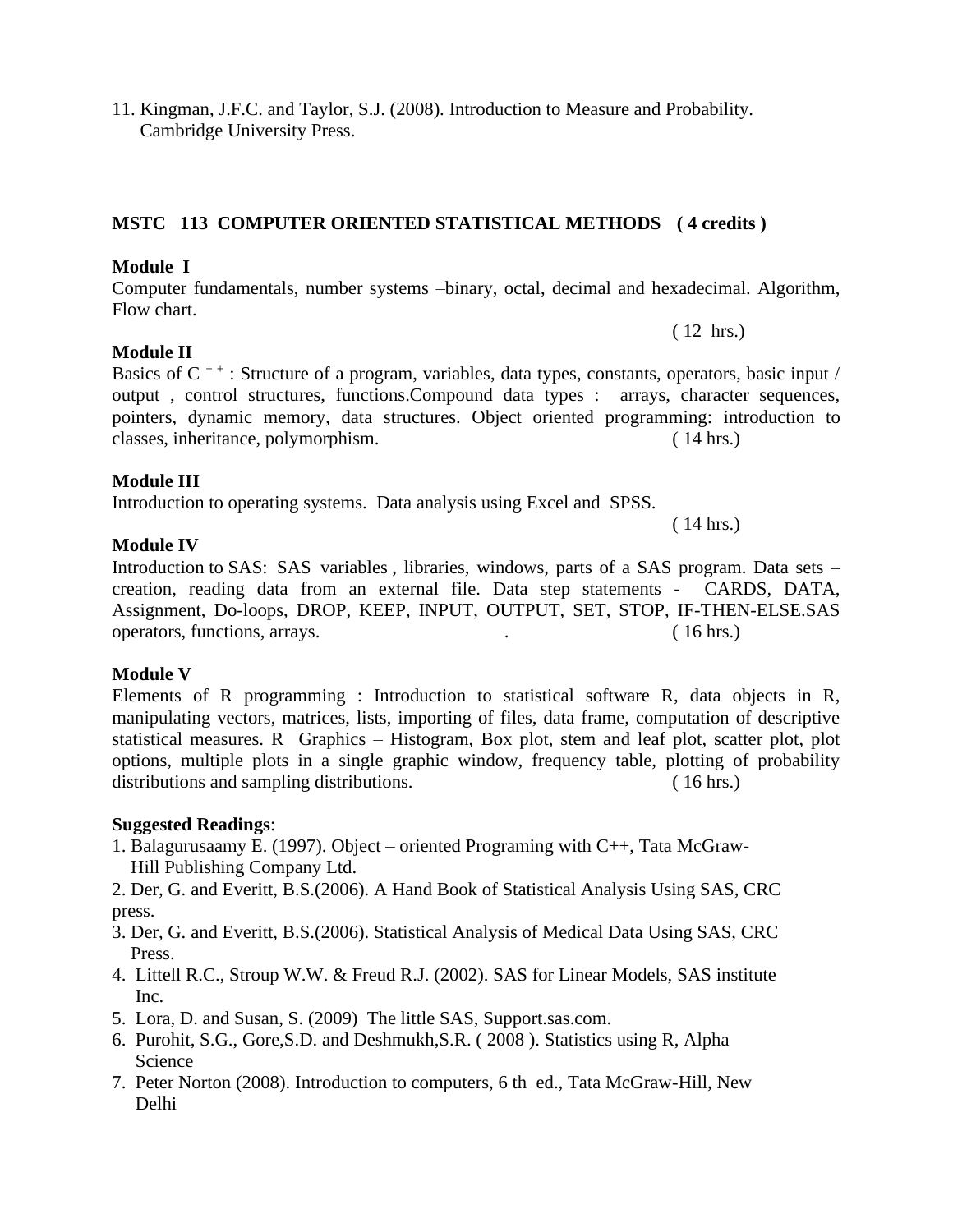# 8. Bjarne, S. (2013). The C  $++$  programming Language, 4 th ed.

## **MSTC 114 PROBABILITY THEORY ( 4 credits)**

## **Module I**

## Fields, sigma fields, Borel fields, Simple, non-negative and real-valued Random variables, Induced sigma fields. Axioms of Probability, Discrete probability space, General probability space, Induced probability space. (12 hrs.)

## **Module II**

#### Distribution function of a random variable, Decomposition of distribution functions, Distribution function of random vectors, Expectations and moments, Moment inequalities ( $C_{r}$ -, Holder, Markov, Jenson and basic inequalities), Moment generating functions.

(14 hrs.)

## **Module III**

## Characteristic functions, Inversion and uniqueness theorems, Independence of events and random variables, Multiplication properties, Zero-one laws. Conditional expectation and its

## **Module IV**

## Modes of convergence: Convergence in probability, in distribution, in r th mean, almost sure convergence and their inter-relationships, convergence theorem for expectation.

properties, Conditional probabilities, Baye's theorem. (16 hrs.)

(14 hrs.)

## **Module V**

Limit Laws **:** Covergence of series of independent random variables, Kolmogorov's inequality, Weak law of large numbers (Kninchine's and Kolmogorov's), Kolmogorov's strong law of large numbers, Central limit theorems for i.i.d random variables, Lindberg – Levy and Liaponov's CLT, Lindberg-Feller CLT (statement only). ( 16 hrs.)

## **Suggested Readings:**

## 1. **Bhat B.R.(1985), Modern Probability Theory 2nd edition, Wiley Eastern.**

2. Basu, A.K. (1999), Measure Theory and Probability, Prentice-Hall.

## 3. **Rohatgi, V.K. and A.K.E. Salah (2001). Introduction to Probability and Statistics, John Wiley and Sons.**

- 4**.** Feller, W. (1966), An Introduction to Probability Theory and Its Applications, Vol.II, Wiley Eastern.
- 5. Rao, C.R. (1973). Linear Statistical Inference and Its Applications, Wiley.
- 6. Billingsley, P. (1986). Probability and Measure,  $2<sup>nd</sup> Ed.$ , John Wiley.
- 7. Laha. R.G. and Rohatgi V.K. (1979), Probability Theory, John Wiley.
- 8. Hoffmann Jorgensen J. (1994). Probability with a View Towards Statistics, Chapman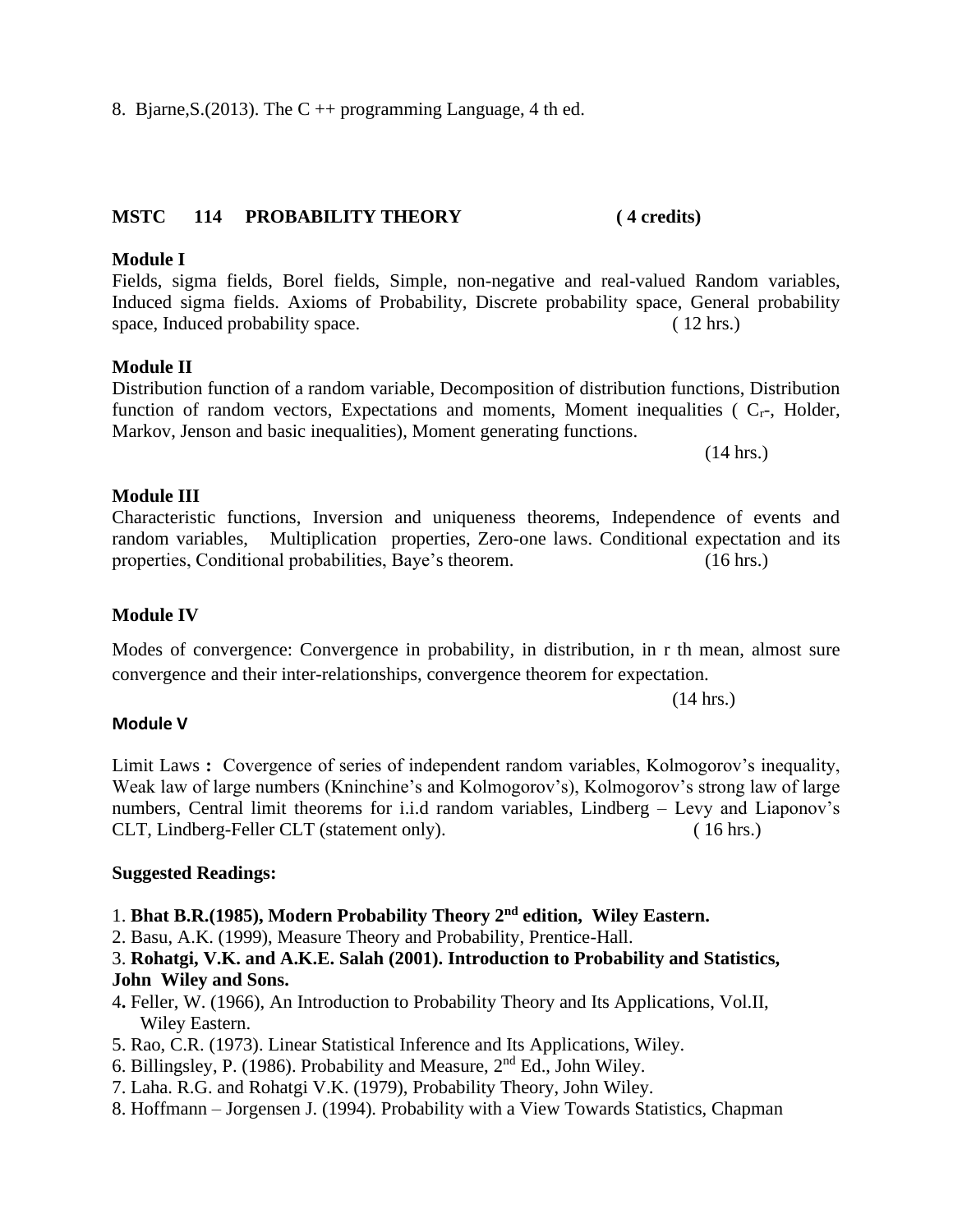& Hall. 9. Loeve M. (1977). Probability Theory, Vol.I,  $4<sup>th</sup>$  edition, Springer-Verlag. 10. Loeve, M. (1978). Probability Theory, Vol.II, 4<sup>th</sup> edition, Springer-Verlag.

## **MSTC 115 SURVEY SAMPLING ( 4 credits)**

## **Module I**

Census and sampling methods, probability sampling and non-probability sampling, principal steps in sample surveys, sampling errors and non-sampling errors, bias, variance and mean square error of an estimator, simple random sampling with and without replacement, estimation of the population mean, total and proportions, properties of the estimators, variance and standard error of the estimators, confidence intervals, determination of the sample size.

**Module II** 

Stratified random sampling, estimation of the population mean, total and proportion, properties of estimators, various methods of allocation of a sample, comparison of the precisions of estimators under proportional allocation, optimum allocation and srs. Systematic sampling – Linear and Circular, estimation of the mean and its variance. comparison of systematic sampling, srs and stratified random sampling for a population with a linear trend.

#### **Module III**

Ratio method of estimation, estimation of the population ratio, mean and total, first order approximate expression for bias,mse of ratio estimates, comparison with srs estimation. Unbiased ratio type estimators- Hartly- Ross estimator, regression method of estimation, first order approximate expression for bias and mse of linear regression estimators, large sample comparison with mean per unit estimator and ratio estimators. ( 16 hrs.) **Module IV**

Cluster sampling, single stage cluster sampling with equal and unequal cluster sizes, estimation of the population mean and its standard error. Two- stage cluster sampling with equal and unequal cluster sizes, estimation of the population mean and its standard error.

#### **Module V**

Unequal probability sampling, PPS sampling with and without replacement, cumulative total method, Lahiris method, Midzuno-Zen method, estimation of the population total and its estimated variance under PPS wr sampling, ordered and unordered estimators of the population total under PPS wor, Horwitz – Thomson estimator and its estimated S. E, Des-Raj's ordered estimator, Murthy's unordered estimator (properties of these estimators for n=2 only) .

#### **Suggested Readings :**

- 1. Cochran W. G. (1999) Sampling Techniques, 3rd edition, John Wiley and Sons.
- 2. Mukhopadyay P. (2009) Theory and Methods of Survey Sampling, 2nd edition, PHL, New Delhi.
- 3. Singh D. and Choudhary F. S. (1986) Theory and Analysis of Sample Survey Designs, Wiley Eastern Ltd.

( 14 hrs.)

( 14 hrs.)

 $(14 \text{ hrs.})$ 

( 14 hrs.)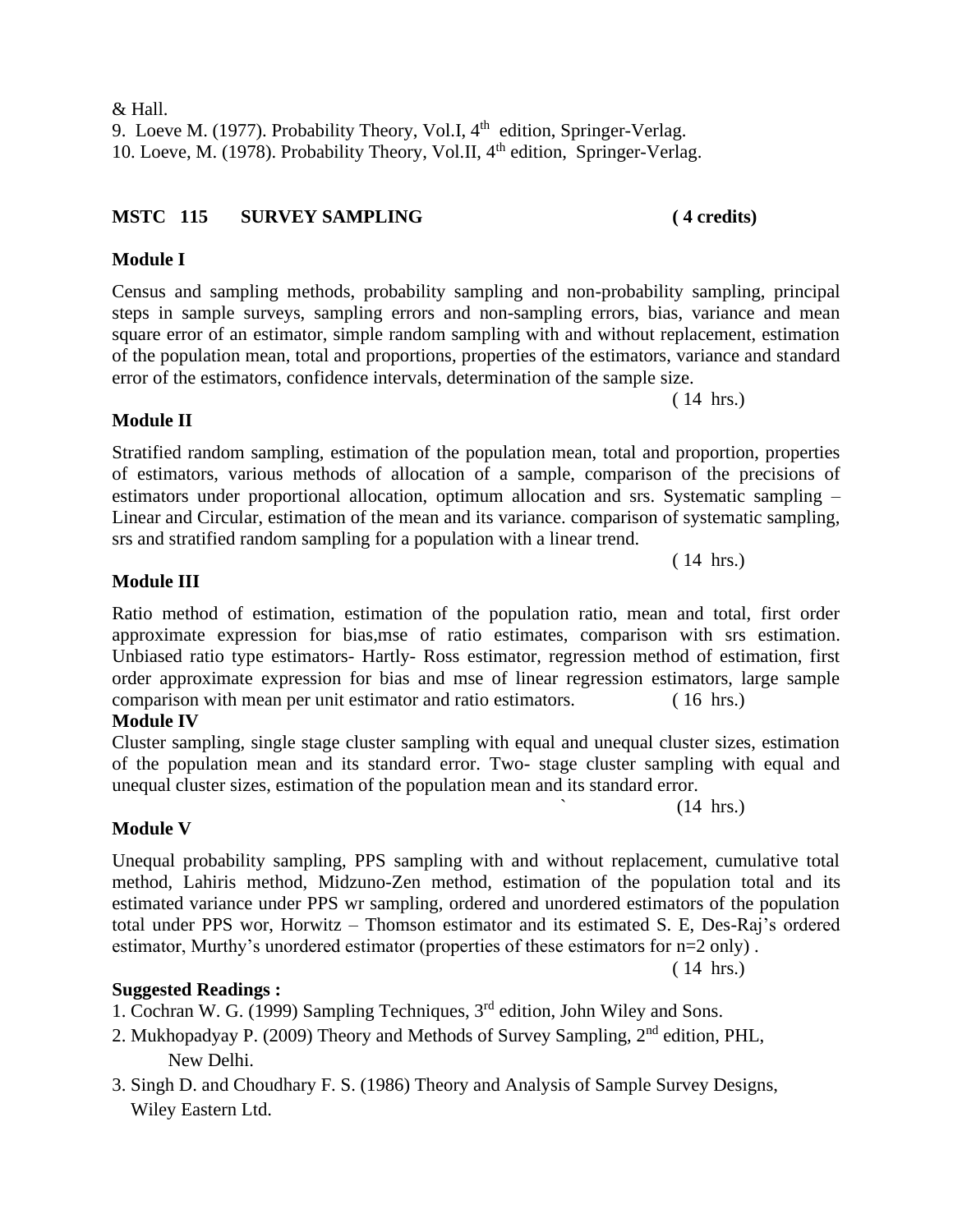- 4. Des Raj (1967) Sampling Theory, Tata McGraw Hill, New Delhi.
- 5. Sampath S. C. (2001) Sampling Theory and Methods, Alpha Science International Ltd., India.

6. Cassel CM, Sarndal CE &Wretman JH. 1977. *Foundations of Inference in survey sampling*. John Wiley

- 7. Chaudhari A&Stenger H. 2005. *Survey Sampling Theory and Methodes*. 2nd Ed. Chapman & Hall.
- 8. Chaudhari A & Voss JWE. 1988. *Unified Theory and Strategies of Survey Sampling*. North Holland
- 9. Hedayat AS &sinha BK. 1991. *Design and Inference In Finite population Sampling.* John Wiley.
- 10. Kish L . 1965. *Survey Sampling. John Wiley*

#### **MSTC 116 PRACTICAL - I ( 3 credits)**

Practicals based on all the courses offered in the first semester.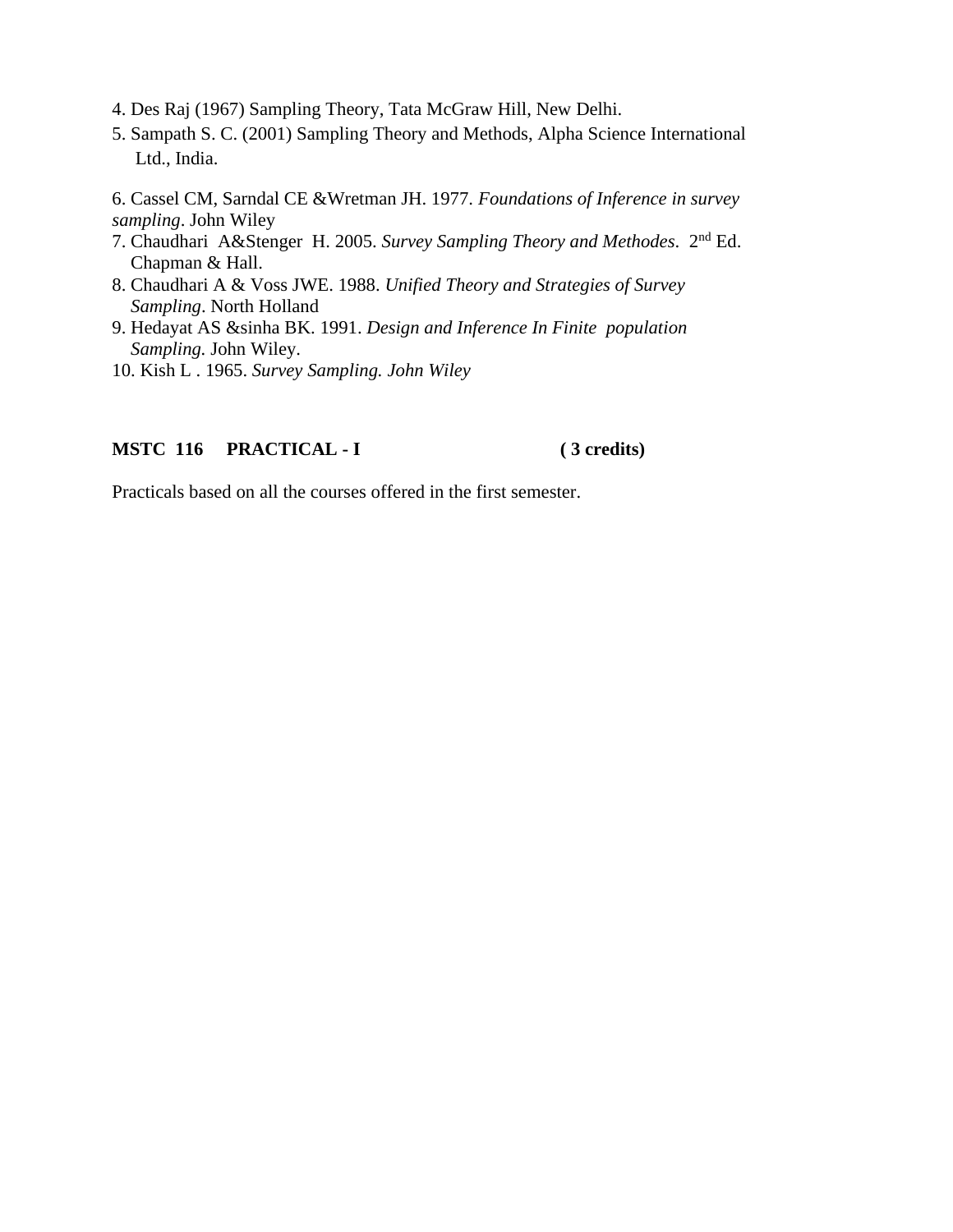## **MSTC 121 PROBABILITY DISTRIBUTIONS ( 4 credits)**

## **Module I**

**Semester II**

Preliminaries: Random variables and probability distributions, Generating functions, Characteristic functions, Random vectors, Joint, marginal and conditional distributions, conditional expectation, concepts of compound, truncated and mixture distributions.

Discrete distributions: Binomial, Poisson, Negative Binomial, Geometric, Uniform and Multinomial distributions. Properties, moments and applications of the models, power series family of distributions.

Continuous distributions: Rectangular, Gamma, Exponential, Cauchy, Beta, Weibull, Normal, Log-normal and Pareto models. Properties, moments and applications pertaining to distributions. Bivariate Normal distribution. (14 hrs.)

#### **Module IV**

Sampling distributions: Sampling distributions of mean and variance of samples taken from Normal population, independence of sample mean and variance, chi-square, student's t and F distributions. Properties and inter-relationships among these distributions, Non-central forms.

( 16 hrs.)

#### **Module V**

Order Statistics: Distribution of order statistics, marginal, joint and conditional distributions, distribution of range, markov property of order statistics from continuous distributions, distribution of order statistics from uniform and exponential distributions, moments of order statistics ( single and product moments ). ( 16 hrs.)

#### **Suggested Readings:**

- 1. Rohatgi, V.K. (1976) An introduction to Probability Theory and Mathematical Statistics, Wiley Eastern, New Delhi.
- 2. Ord J.K. (1972) Families of frequency distributions, Griffin
- 3. Johnson N.L., Kotz,S. and Kemp A.W (1992) Univariate Discrete Distributions, John Wiley.
- 4. Johnson N.L., Kotz, S and Balakrishnan, N. (1994), Continuous Univariate Distributions

## **Module III**

**Module II** 

( 14 hrs.)

( 12 hrs.)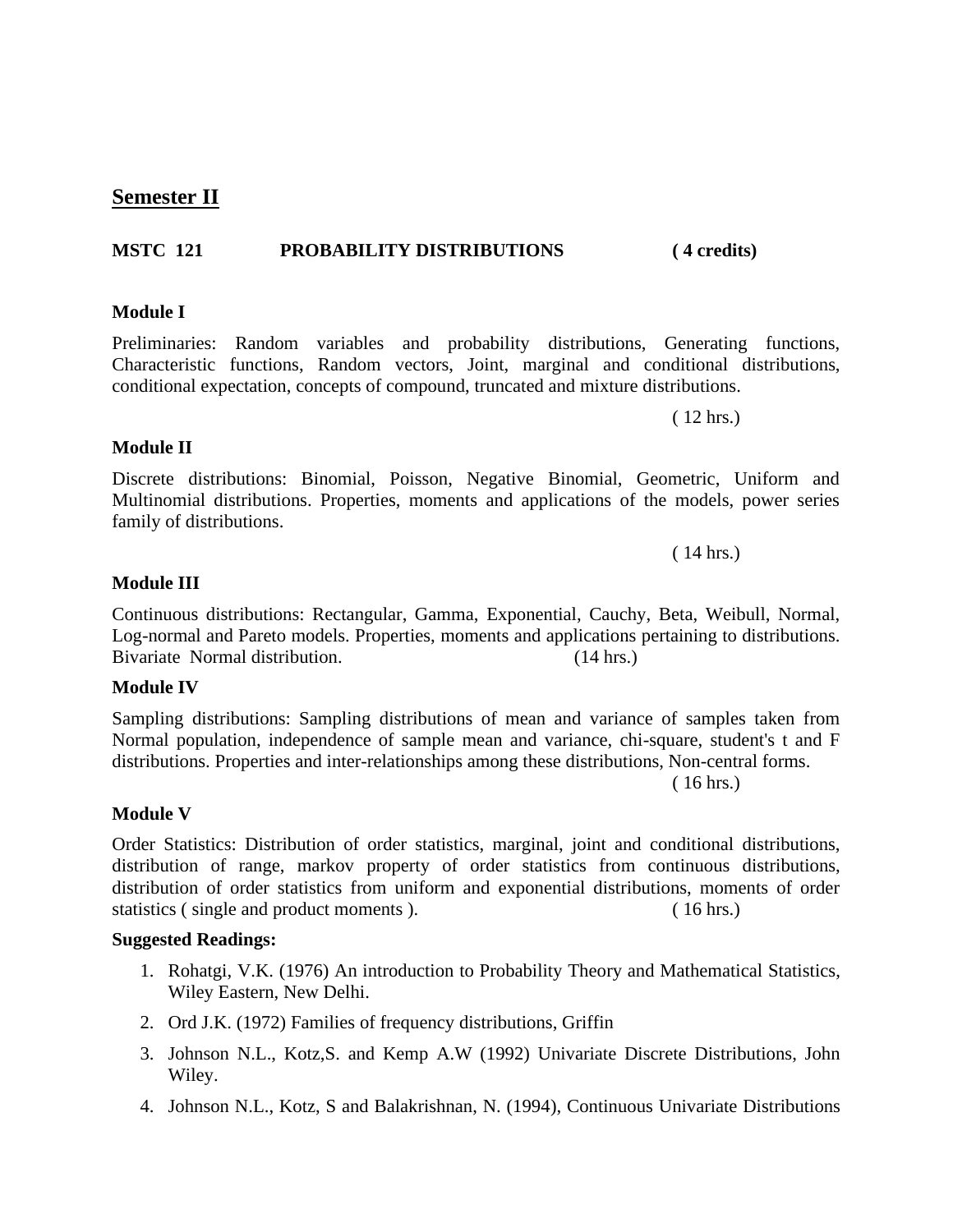$(2<sup>nd</sup>$  ed.) Vol. I and II, John Wiley.

- 5. Arnold Balakrishnan,N. and Nagaraja,H.N. (1992). Introduction to Order Statistics, John Wiley
- 6. David,H.A. and Nagaraja,H.N. (2003). Order Statistics. Wiley

## **MSTC 122 THEORY OF ESTIMATION ( 4 credits)**

#### **Module I**

Point Estimation – Basic concepts of parameter estimation, Properties of Estimators: unbiasedness, consistency, sufficiency, efficiency, Minimum Variance unbiased estimators, Cramer-Rao lower bound, Bhattacharya bound ( statement only ). ( 12 hrs.)

#### **Module II**

Methods of Estimation - Method of moments, Method of maximum likelihood , properties of maximum likelihood estimators, minimum variance estimation, least square method. ( 14 hrs.)

#### **Module III**

Fisher's information measure and its properties – measuring the intrinsic accuracy of a distribution, improvement of unbiased estimators, minimal sufficient statistics, complete statistics, Rao – Blackwell theorem, UMVUE estimation. (14 hrs.)

#### **Module IV**

Interval Estimation – Confidence intervals, construction of confidence intervals, problems in large samples, shortest length class intervals, geometrical interpretation, one sided confidence intervals, significance level, determination of confidence for the parameters of normal, exponential and uniform distributions. (16 hrs.)

#### **Module V**

Bayesian procedures: Prior distributions, determination of prior distribution, different types of prior distribution, Bayes' theorem for distributions, loss functions, prior – posterior analysis in respect of Binomial and Normal distributions using uniform prior and conjugate prior under squared error loss functions, Bayesian estimation. (16 hrs.)

- 1. Keeping, E.S. ( 1964). Introduction to Statistical Inference. Affiliated East West Press Pvt Ltd.
- 2. Kendall, M.G. & Stuart A(1961). The Advanced Theory of Statistics, Vol. II,., London, Charles Griffin& Co.
- 3. Fisher, R.A.(1958). Statistical Methods for Research workers,  $13<sup>th</sup>$  ed. Edinburgh, Oliver & Boyd.
- 4. Rajagopalan, M andDhanavanthan, P. (2012).Statistical Inference, PHI Learning Private Limited, New Delhi.
- 5. Rao, C.R. (1983). Linear Statistical Inference and its Applications, 2<sup>nd</sup> ed. Wiley Eastern Limited, New Delhi..
- 6. Casella G. and Berger R.L.(2002), Statistical Inference,  $2<sup>nd</sup>$ ed, Thomson Publ.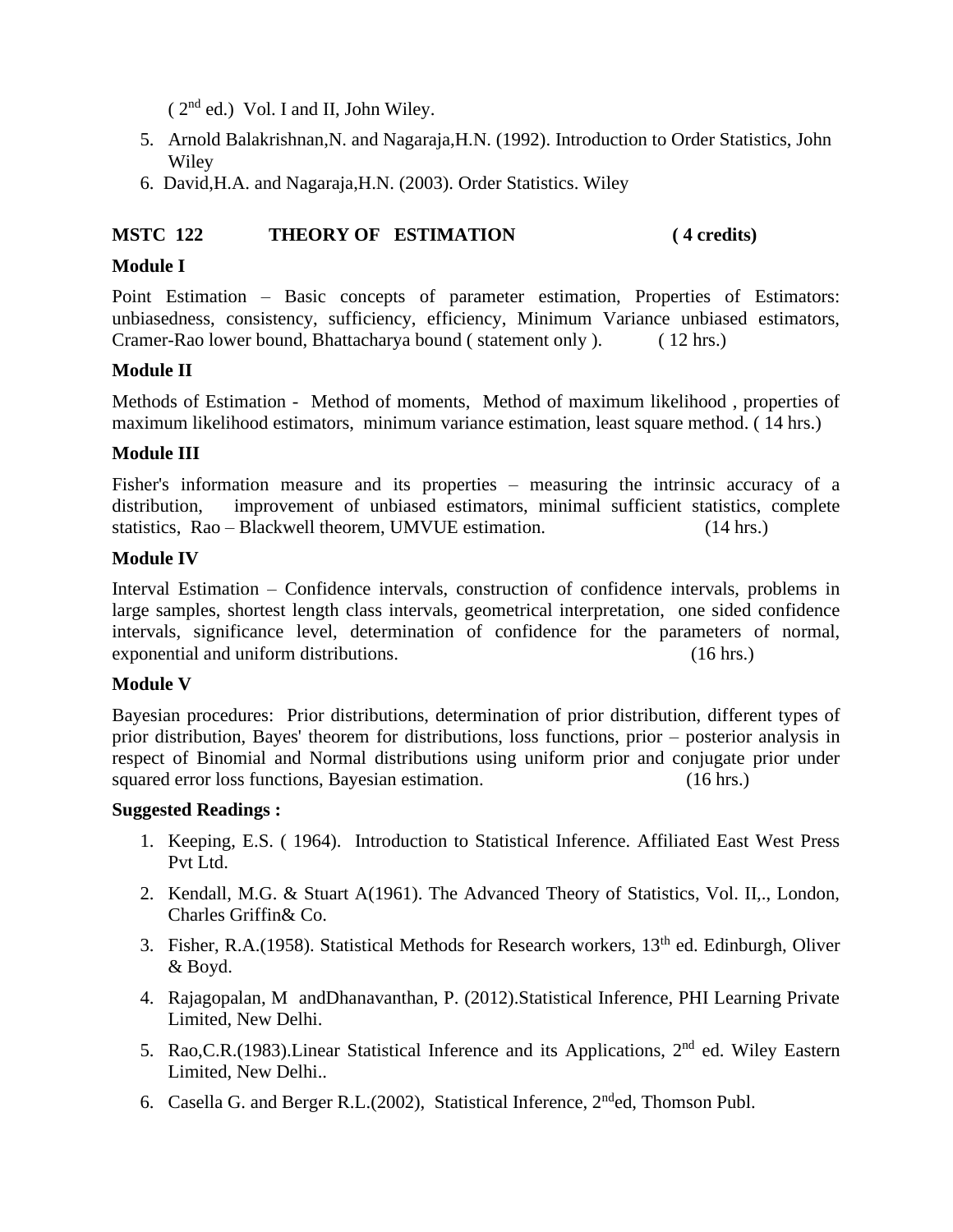- 7. Berger,J.C.(1985 ).Statistical Decision Theory and Bayesian Analysis, Springer.
- 8. Kale,B.K. (2005). A First course on Parametric Inference. Alpha Science International.
- 9. Lehman,E.L. and Casella,G. (1998). Theory of Point Estimation. Springer.

#### **MSTC 123 STATISTICAL QUALITY CONTROL ( 4 credits)**

#### **Module I**

Statistical Quality Assurance, methods of quality assurance, I.S.O. certification, Statistical aspects of six-sigma philosophy, concept of TQM. ( 12 hrs.)

#### **Module II**

Control charts for attributes- 'np', 'p', 'c' and 'u' charts. ( 12 hrs.) **Module III**

Control charts for variables- mean, standard deviation and Range Charts, extreme value control charts, Statistical basis, rational subgroups. ( 16 hrs.)

#### **Module IV**

Fundamental concepts of acceptance sampling plans, acceptance sampling for attributes -single sampling, double sampling, multiple sampling and sequential sampling plans. Sampling inspection tables for selection of single and double sampling plans, rectifying inspection plans, measuring performance of the sampling plans – OC, AOQ, ASN and ATI Curves. ( 18 hrs.)

#### **Module V**

Control charts with memory- CUSUM charts, EWMA- mean charts, OC and ARL for control charts, process capability analysis, process capability indices  $-C_p$  and  $C_{pk}$ .

#### ( 14 hrs.)

- 1. Grant EL & Leaven worth RS. 1996. *Statistical Quality Control*. 7<sup>th</sup> Ed. McGraw Hill.
- 2. Montgomery DC. 2005. Introduction to Statistical Quality Control. 5<sup>th</sup> Ed. John Wiley.
- 3. Wetherhil GB. 1977. Sampling Inspection and Quality Control. Halsted Press.
- 4. Cowden DJ. 1957. *Statistical Methods in Quality Control* . Prentice Hall of India.
- 5. Dodge HF &Romig HG. 1959. *Sampling Inspection Tabels*. John Wiley.
- 6. Duncan A. J. 1986. *Quality Control And Industrial Statistics*. 5th Ed. Irwin Book Co.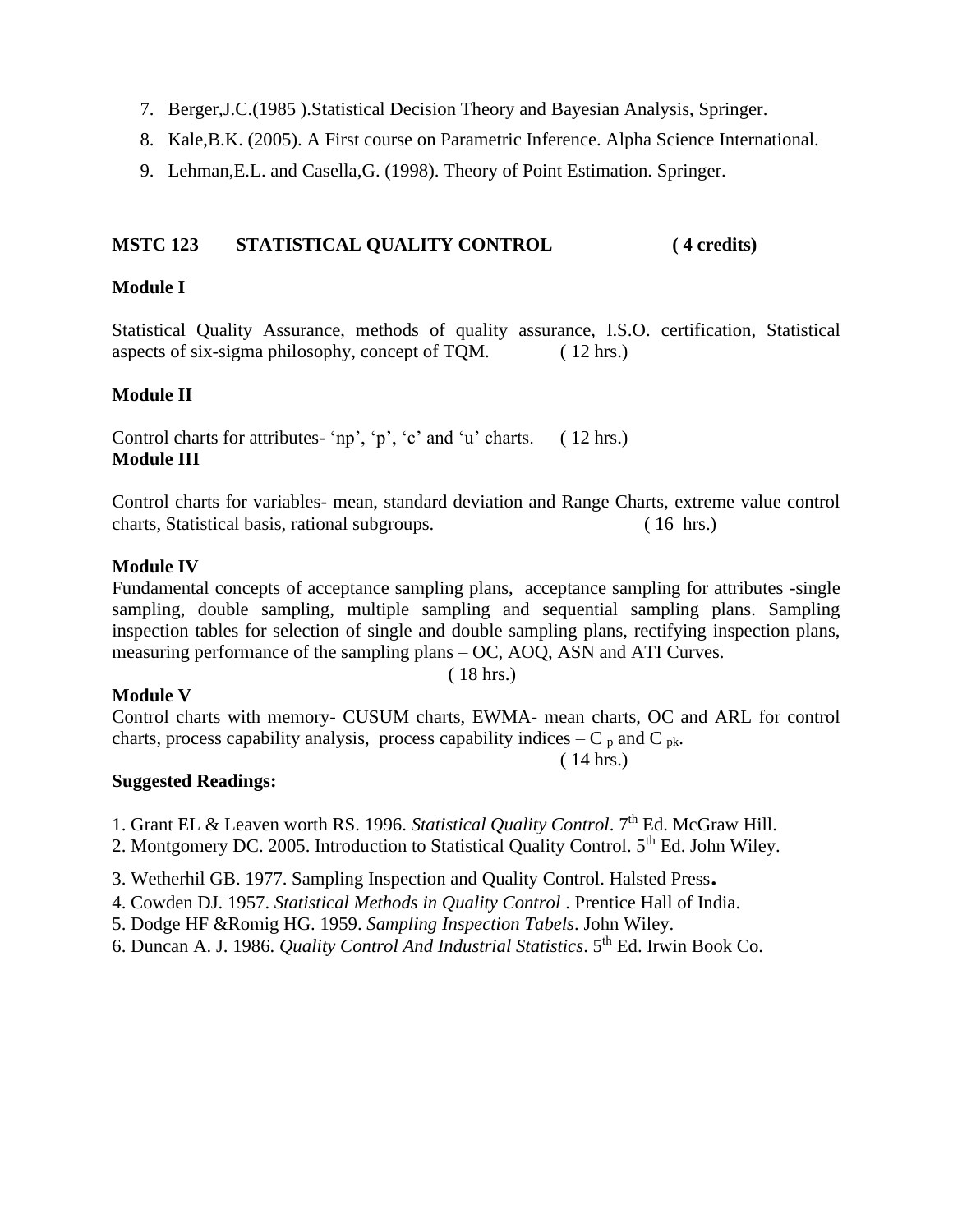#### **MSTC 124 RESEARCH METHODOLOGY (4 credits)**

**Unit-I** – **Meaning,Objectives and types of research:** Meaning, Definition, Motivation and objectives – Research methods vs Methodology. Types of research – Descriptive vs. Analytical, Applied vs.Fundamental, Quantitative vs. Qualitative, Conceptual vs. Empirical. Research Formulation – Defining and formulating the research problem - Selecting the problem - Necessity of defining the problem - Importance of literature review in defining a problem – Literature review– Primary and secondary sources – reviews, treatise, monographs-patents – web as a source – searching the web - Critical literature review – Identifying gap areas from literature review - Development of working hypothesis. (16 hrs)

**Unit-II** - **Research design and methods –** Research design – Basic Principles- Need of research design –– Features of good design – Important concepts relating to research design – observation and Facts, Laws and Theories, Prediction and explanation, Induction, Deduction, Development of Models. Developing a research plan - Exploration, Description, Diagnosis, Experimentation. Determining experimental and sample designs. (14 hrs)

**Unit-III - Data Collection and analysis:** Execution of the research - Observation and Collection of data - Methods of data collection – Sampling Methods- Data Processing and Analysis strategies - Data Analysis with Statistical Packages - Hypothesis-testing - Generalization and Interpretation. (14 hrs)

**Unit-IV - Reporting and thesiswriting** – Structure and components of scientific reports - Types of report – Technical reports and thesis – Significance – Different steps in the preparation – Layout, structure and Language of typical reports – Illustrations and tables - Bibliography, referencing and footnotes - Oral presentation – Planning – Preparation – Practice – Making presentation – Use of visual aids - Importance of effective communication. (14 hrs)

**Unit-V - Application of results and ethics** - Environmental impacts - Ethical issues - ethical committees - Commercialisation – Copy right – royalty - Intellectual property rights and patent law – Trade Related aspects of Intellectual Property Rights – Reproduction of published material – Plagiarism - Citation and acknowledgement - Reproducibility and accountability. (14 hrs)

#### **REFERENCES**

1. Garg, B.L., Karadia, R., Agarwal, F. and Agarwal, U.K., 2002. An introduction to Research Methodology, RBSA Publishers.

2. Kothari, C.R., 1990.Research Methodology: Methods and Techniques. New Age International. 418p.

3. Sinha, S.C. and Dhiman, A.K., 2002. Research Methodology, EssEss Publications. 2 volumes. 4. Trochim, W.M.K., 2005. Research Methods: the concise knowledge base, Atomic Dog Publishing. 270p.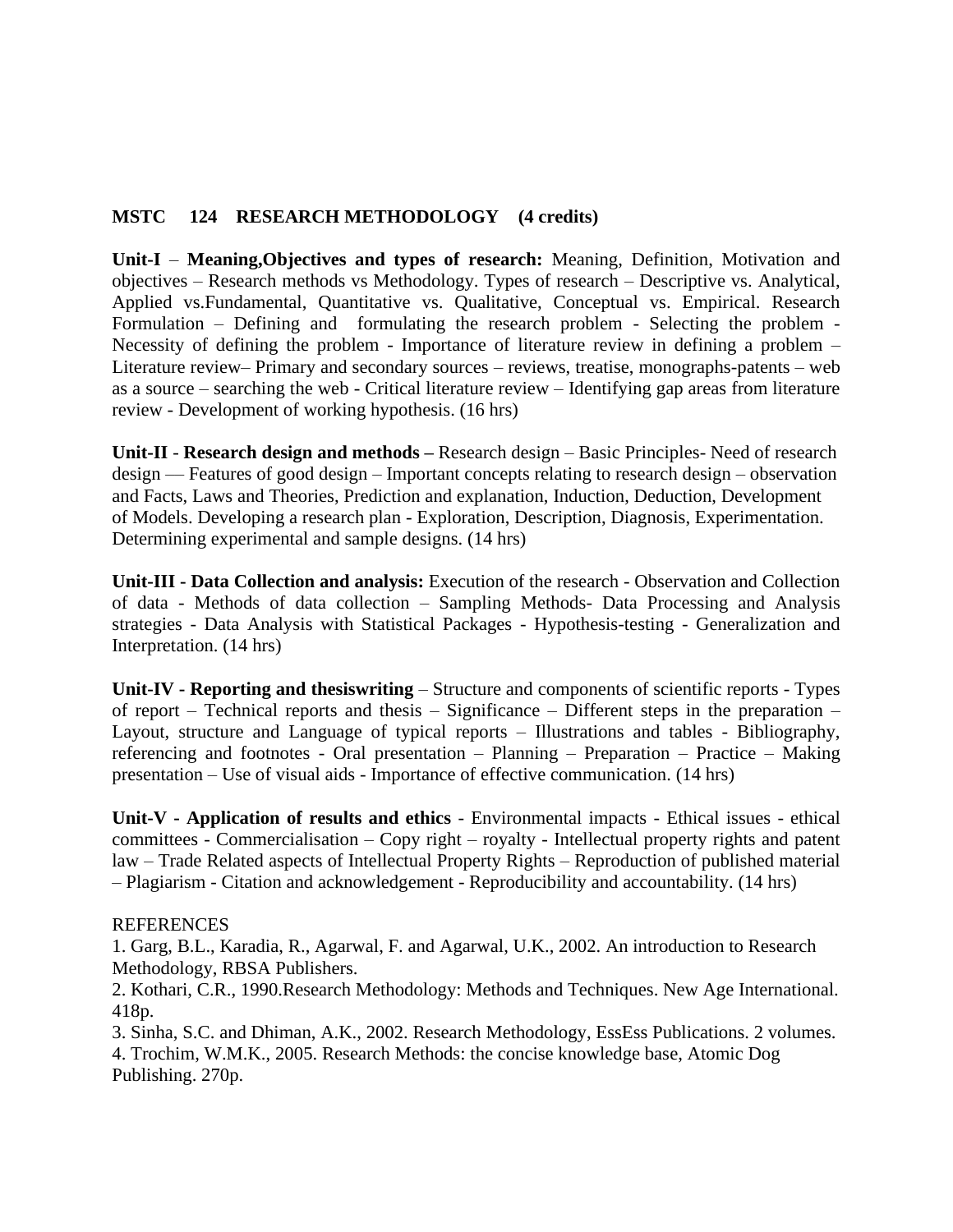5. Wadehra, B.L. 2000.Law relating to patents, trade marks, copyright designs and geographical indications. Universal Law Publishing.

6. Day, R.A.,1992.How to Write and Publish a Scientific Paper,Cambridge University Press.

## **MSTC 125 STOCHASTIC PROCESSES ( 4 credits)**

## **Module I:**

**Module II:** 

Concept of stochastic process, Examples, Specification of process. Markov chains-Chapman – Kolmogorov equations –Classification of states – limiting probabilities, Gamblers ruin problem – Mean time spent in transient states –Branching processes (Discrete parameter only).

(12 hrs.)

Point process & Counting process, Poisson process, inter arrival time and waiting time distributions. Properties of Poisson processes – Conditional distribution of arrival times. Generalization of Poisson processes;Non –homogenous Poisson process, Compound Poisson process, Conditional Mixed Poisson process. (14 hrs.)

#### **Module III:**

Continuous time Markov Chains – Birth and death processes – transition probability functionlimiting probabilities.Special cases of Birth and Death process and applications.

#### **Module IV:**

Renewal processes-limit theorems and their applications. Renewal reward process. Regenerative processes, semi-Markov process. The inspection paradox, Insurers ruin problem. (16 hrs.) **Module V:** 

Basic characteristics of queues – Markovian models – Network of queues. The  $M/G/1$  system. The G/M/1 model, Brownian motion Process – hitting time – Maximum variable – variations on Brownian motion – Pricing stock options; Stationary and weakly stationary processes. (8 hrs.)

#### **Suggested Readings:**

- 1. **Ross, S.M**.(2007). Introduction to Probability Models. IXth Edition, Academic Press.
- **2. Medhi,J**. (1996). Stochastic Processes.Second Editions. Wiley Eastern, New- Delhi**.**
- **3. Karlin and Taylor** (1975). A First Course in Stochastic Processes.2 nd. Ed. Academic Press. New-York.
- **4. Cinlar, E.** (1975). Introduction to Stochastic Processes.Prentice Hall. New Jersey.
- **5. Basu, A.K**.(2003), Introduction to Stochastic Processes. Narosa, New-Delhi.

(16 hrs)

(14 hrs.)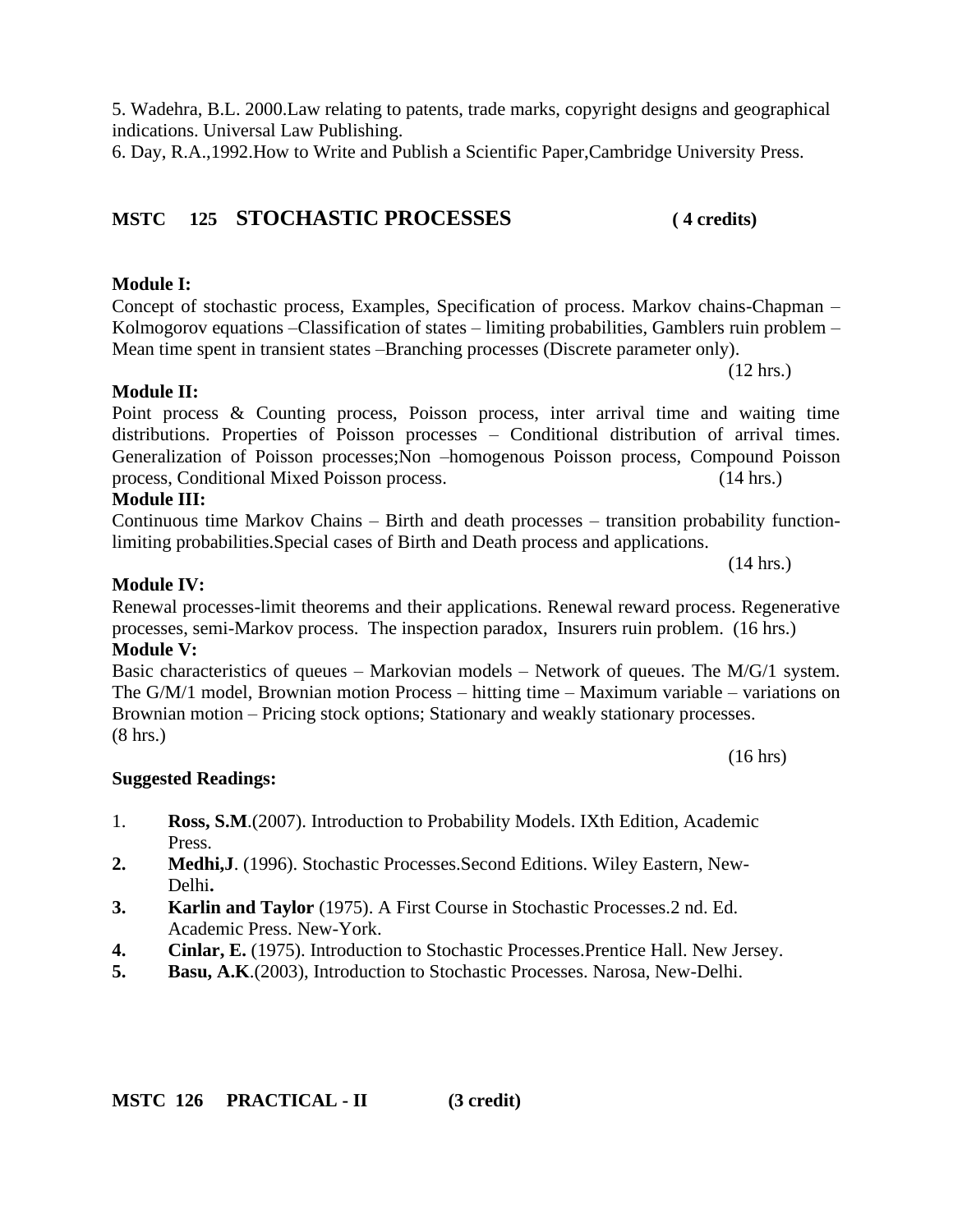Practical based on all the courses offered in the second semester.

## **Semester III**

## **MSTC 211 TESTING OF STATISTICAL HYPOTHESES ( 4 credits )**

## **Module I**

Basics of statistical testing, Hypothesis, critical region, acceptance region, power and OC functions, concept of p value, Neyman- Pearson theory of testing of hypothesis.

#### **Module II**

## Neyman – Pearson Lemma and its generalization, Most Powerful tests, Locally Most Powerful tests, unbiased tests, UMP tests, Monotone Likelihood Ratio property.

( 12 hrs.) **Module III**

Likelihood Ratio Test, asymptotic distribution of the LR test criterion, test consistency, relationship between testing of hypothesis and confidence interval estimation. ( 16 hrs.)

#### **Module IV**

Non parametric tests, Introduction, Single Sample problems, Kolmogorov – Smirnov test, Sign test, Wilcoxon Signed Rank Test, Two sample problems, Wald – Wolfowitz Run Tests, Mann – Whitney U-test, Chi-square test, Median test, Kruskal – Wallis test, Friedman's test.

( 18 hrs.)

( 12 hrs.)

#### **Module V**

Sequential Probability Ratio Test – introduction, sequential hypothesis, OC and ASN Functions of the SPRT, SPRT for composite hypotheses, basics of statistical decision theory, estimation and testing of hypothesis as special cases of statistical decision theory.

( 14 hrs.)

- 1. Kendall M.G. & Stuart A.(1961). The Advanced Theory of Statistics, Vol. II, London, Charles Griffin & Co.
- 2. Rajagopalan, M andDhanavanthan, P. (2012).Statistical Inference, PHI Learning Private Limited, New Delhi.
- 3. Rao, C.R. (1983). Linear Statistical Inference and its Applications, 2<sup>nd</sup> ed. Wiley Eastern Limited, New Delhi
- 4. Lehmann, E.L.(1976). Testing Statistical Hypotheses,.,Wiley Eastern Ltd., New Delhi.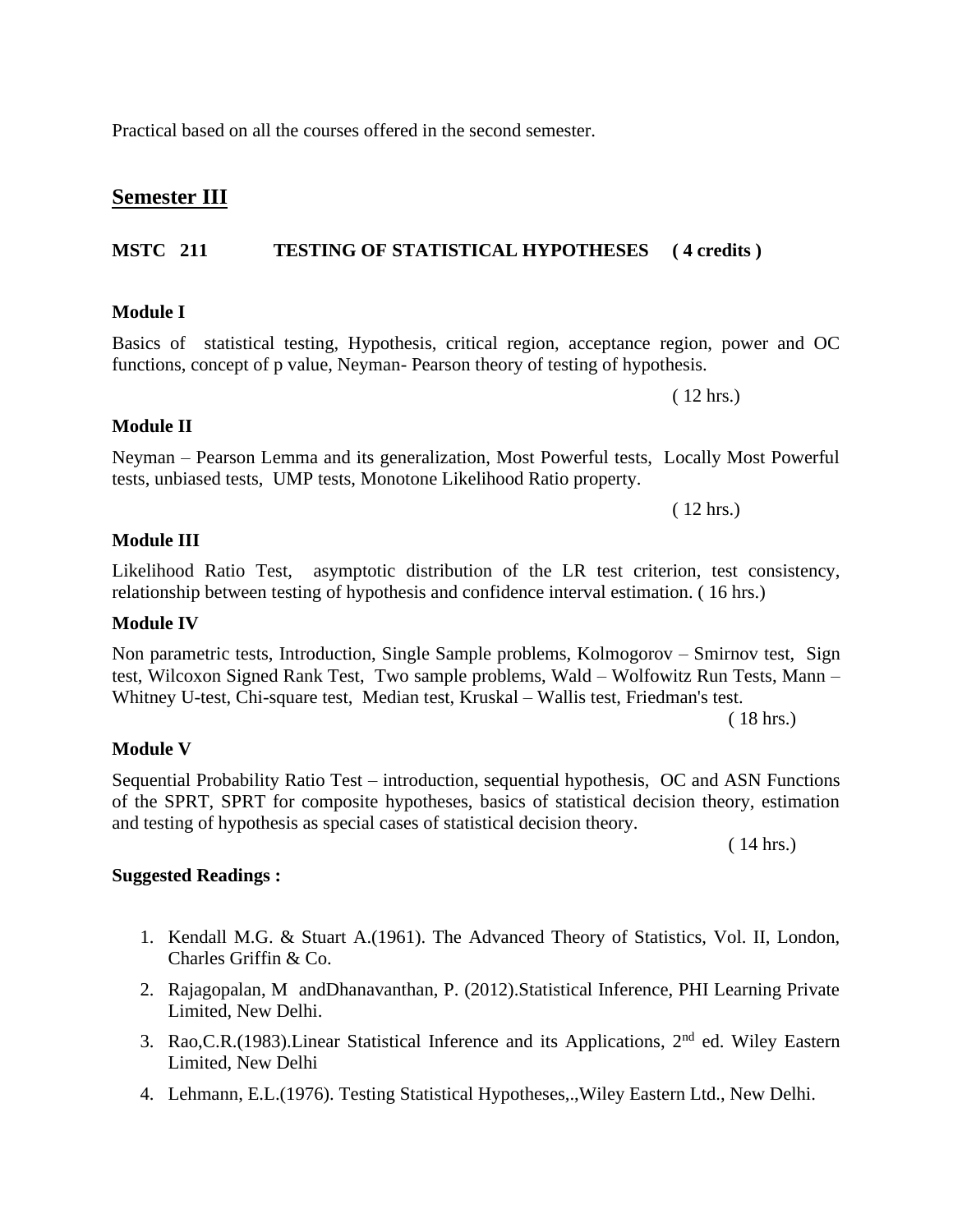- 5. Keeping, E.S. ( 1964). Introduction to Statistical Inference, , Affiliated East West Press Pvt. Ltd.
- 6. Berger,J.C.(1985).Statistical Decision Theory and Bayesian Analysis, 2 nd ed. Springer.

#### **MSTC 212 MULTIVARIATE ANALYSIS** (4 credits)

#### **Module I**

Notion of multivariate normal distribution, Marginal and conditional distributions, Characteristic function, Estimation of Mean vector and Co-variance matrix. (12 hrs.)

#### **Module II**

Wishart distribution and its properties, Hotelling's  $T^2$  and Mahalanobis' D<sup>2</sup> statistic, Properties of T² and D², Distribution of rectangular co-ordinates, Distributions of simple, partial and multiple correlations based on samples from Normal populations (statement only), distribution of quadratic forms and Cochran's theorem. (14 hrs.)

#### **Module III**

Testing problems for multivariate normal distributions: Testing independence of sets of variables, testing equality of means, Sphericity tests, testing hypothesis that a covariance matrix is equal to a given matrix, testing whether two distributions are identical. ( 16 hrs.)

#### **Module IV**

Classification problem, standards of good classification, procedures for classification into one of two known multivariate normal populations, classification into several populations.

(15 hrs.)

#### **Module V**

Introduction to Canonical variables and canonical correlations, principal component analysis, Factor analysis, Multivariate analysis of variance and covariance. (15 hrs.)

- 1. Anderson T.W. (1984), An Introduction to Multivariate Statistical Analysis,  $2<sup>nd</sup> Ed.$ , John Wiley.
- 2. Kshirsagar A.M. (1972), Multivariate Analysis, Marcel Dekker.
- 3. Seber G.A.F. (1977), Multivariate Observations, Wiley
- 4. Giri N.C. (1977), Multivariate Statistical Inference, Academic Press.
- 5. Rao, C.R. (1983), Linear Statistical Inference and its Applications  $2<sup>nd</sup>$  Ed., Wiley Eastern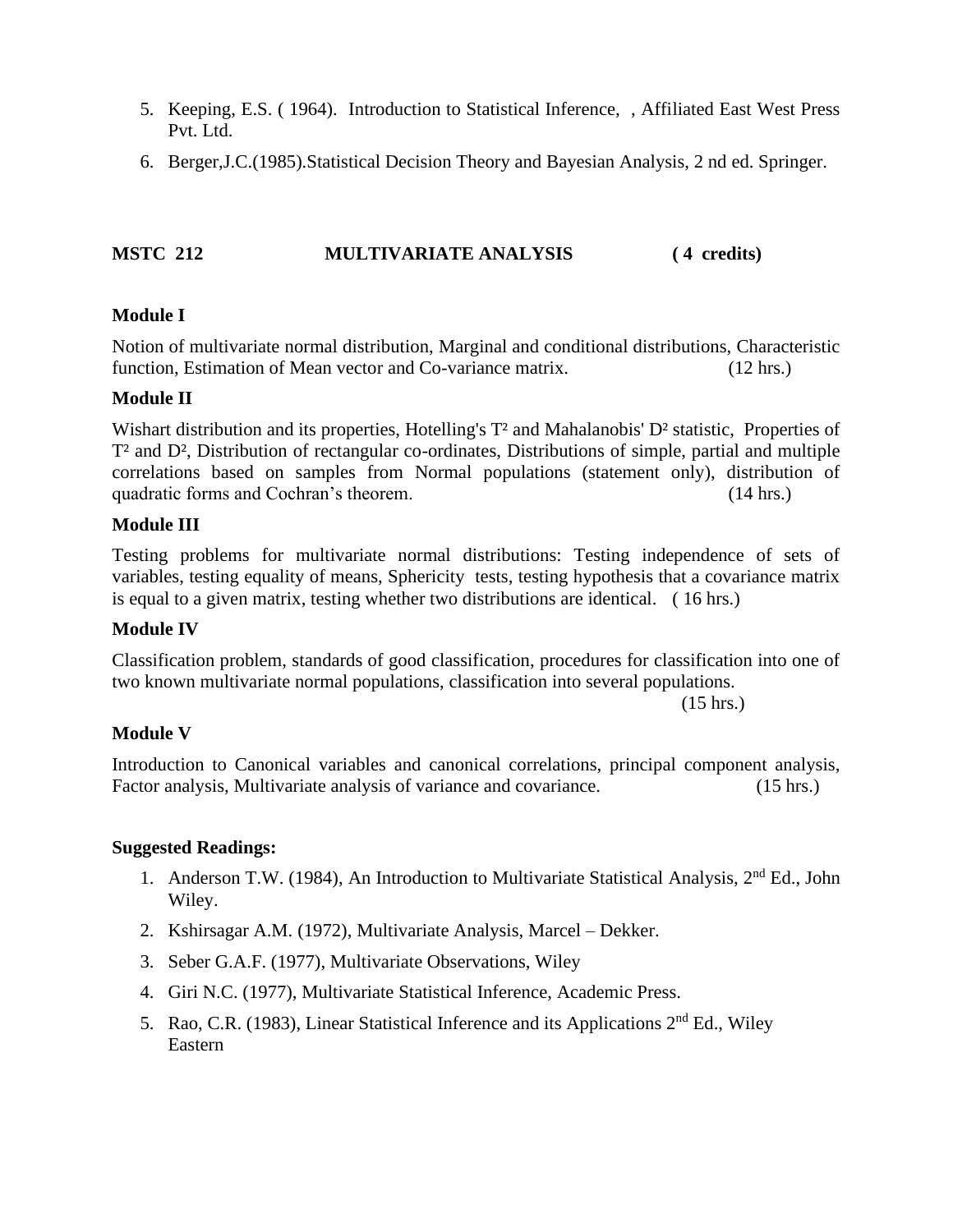#### **MSTC 213 DESIGN AND ANALYSIS OF EXPERIMENTS ( 4 credits)**

#### **Module I**

Elements of linear estimation, Gauss-Markov theorem, orthogonality, contrasts, mutually orthogonal contrasts, tests of linear hypotheses, Analysis of variance. (10 hrs.)

#### **Module II**

Planning of experiments, Principles of experimentation , Basic designs- Completely randomized design (CRD), Randomised block design (RBD) and Latin square design ( LSD), Greaco Latin Square. (16 hrs.)

#### **Module III**

Incomplete block designs, balanced incomplete block ( BIB) designs, incidence matrix, parametric relation, intra and interblock analysis of BIBD, basic ideas of partially balanced incomplete block design (PBIBD), Youden square and Lattice designs. ( 14 hrs.)

#### **Module IV**

Factorial experiments, symmetrical factorial experiments ( $2<sup>n</sup>$ and  $3<sup>n</sup>$  series), Yates procedure, confounding in symmetrical factorial experiments, fractional factorials, asymmetrical factorials. Basic ideas of response surface design, cross–over design, split plot and strip plot designs, transformation of data, missing plot and mixed plot technique. ( 16 hrs.)

#### **Module V**

Principle of Biological assays, parallel line and slope ratio assays, choice of doses and efficiency in assays. Quantal responses, probit and logit transformations. Epidemiological models.

(16 hrs.)

#### **Suggested Readings :**

- 1. Cochran WG & Cox DR. 1957. *Experimental Designs.*2nd Ed. John Wiley.
- 2. Das,MN and Giri, NC (1994) Design and Analysis of Experiments,Wiley Eastern Ltd.
- 3. Dean AM & Voss D. 1999. *Design and Analysis of Experiments.* Springer.
- 4. Dey A &Mukerjee R.1999. *Fractional Factorial Plans.* John Wiley.
- 5. Hall M Jr. 1986. *Combinatorial theory.*John Wiley.
- 6. Kempthrone, O.1976. *Design and Analysis of Experiments*. John Wiley.
- 7. Raghavarao D. 1971*. Construction and Combinatorial Problems in Design of Experiments*.John Wiley.
- 8. Design Resources Server. Indian Agricultural Statistics Research Institute (ICAR), New Delhi- 110012, India.www.iasri.res.in/design.
- 9. Finney,D.J.( 1981).Statistical Methods in Biological Assays, Charles Griffin
- 10. Fisher, R.A. 1935, The Design of Experiments, Oliver & Boyd, Edinburgh.

#### **MSTE ELECTIVE I( 3 credits )** ( **To be chosen from the list of Electives )**

#### **MSTE ELECTIVE II ( 3 credits )( To be chosen from the list of Electives )**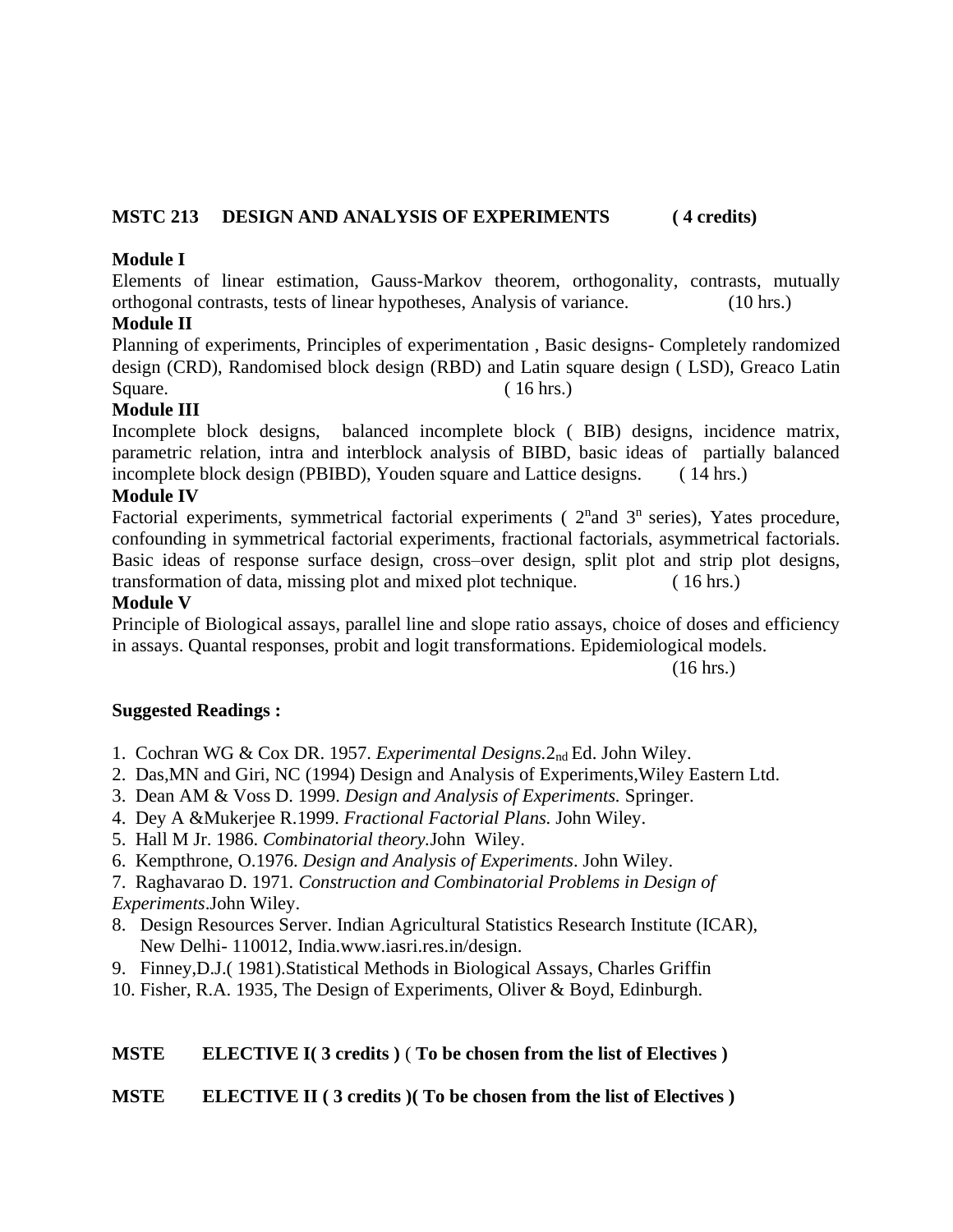#### **MSTC 214 PRACTICAL - III (3 credits)**

Practical based on all the courses offered in the third Semester

#### **Semester IV**

- **MSTE --- ELECTIVE III( 3 credits )**( **To be chosen from the list of Electives )**
- **MSTE --- ELECTIVE IV( 3 credits)** ( **To be chosen from the list of Electives )**

**MSTC 221 Project/Dissertation<sup>1</sup> (9credits)**

**MSTC 222 PRACTICAL – IV (3 credits)**

Practical based on all the courses offered in the fourth Semester

1. The students have to undertake a research project in theoretical/applied statistics under the guidance of an assigned supervising faculty/guide and submit a report.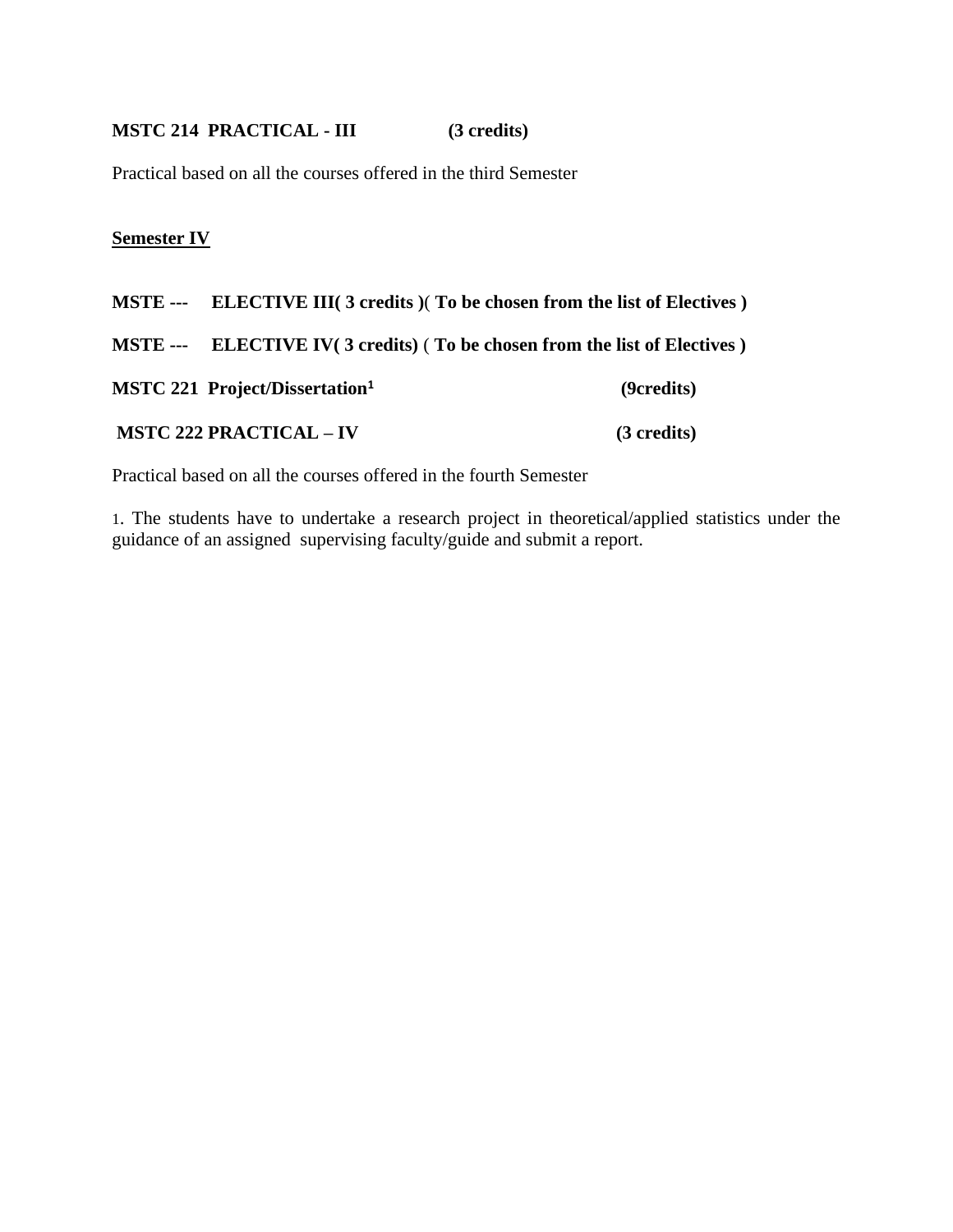#### **ELECTIVE COURSES**

#### **MSTE 101 ECONOMETRICS METHODS ( 3 credits )**

#### **Module I**

Consumer & Producer Behavior. Derivation of Demand functions and theoretical restrictions and estimation of demand functions – Elasticies – Engel curve. Producer's Behavior – Specification and estimation of Production functions – Cobb-Douglas production function.

( 12 hrs.)

#### **Module II**

Econometric Modeling-Traditional Econometric Methodology-Alternative Econometric Methodology. (14 hrs.) **Module III**

Single Equation Regression Models - two variable Regression Models-Estimation and Inference-Multivariable Analysis- Multivariate Normal Distribution- Multiple Regression Analysisproblems of Estimation: Multicollinearity- Autocorrelation and Heteroscedasticity.

( 16 hrs.)

#### **Module IV**

Dummy variables – Errors in variables – Instrument variables, Regression with Lagged dependent Variables-Distributed Lag Models. (16hrs.)

#### **Module V**

Simultaneous Equation Models-Problems of Identification-Methods of Two stage and Three Stage Least Squares. (14 hrs.)

- 1. Dougherty Christopher, 1995, Introduction to Econometrics, Oxford University Press, London.
- 2. Madalla, G.S. 1994, Econometrics, McGraw Hills
- 3**. DamodarGujariti, Econometrics, 2000**.
- 4. Walter Enders, Applied Econometrics, John Wiley & Sons, 2004.
- 5. William.H.Greene, Econometric Analysis, Pearson , 2003.
- 6. Koutsoyiannis.A, Theory of Econometrics, Palgrave, 2004.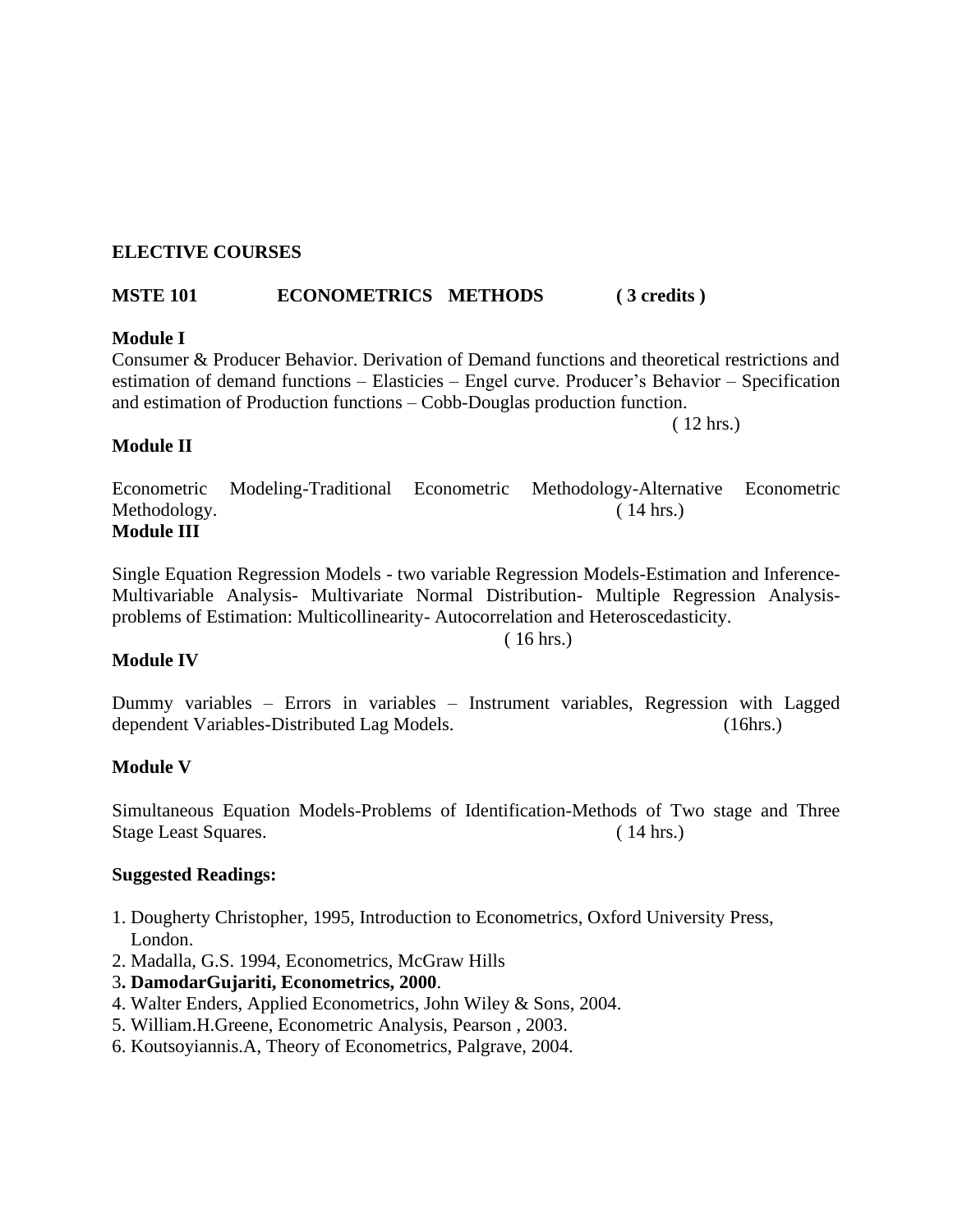## **MSTE 102 TIME SERIES ANALYSIS AND STATISTICAL FORECASTING ( 3 credits )**

#### **Module I**

Regression models, estimation and testing of regression coefficients, model selection techniques, problem of correlated errors, auto correlation, Durbin Watson statistics, detection and correction of multicollinearity, indicator variables. ( 12 hrs.)

#### **Module II**

Method of least squares for curve fitting, concept of weighted least squares, non-linear regression and fitting of quadratic, exponential and power curves, forecasting using regression models. ( 14 hrs.)

#### **Modulel III**

Time Series:- Components of time series, Exploratory time series analysis, test for trend and seasonality, exponential and moving average smoothing, Holt-winter smoothing, forecasting based on smoothing. (14 hrs.)

#### **Module IV**

Stationary time series, Auto correlation, partial auto correlation functions, Linear stationary models: autoregressive, moving average and mixed processes. Linear non-stationary models : Autoregressive integrated moving average (ARIMA) models. (16hrs.)

#### **Module V**

Forcasting using ARMA and ARIMA models: MMSE methods, using different forms of the ARIMA models, Estimation: Yule-Walker methods and least squares methods, correlogram and periodogram analysis. ( 16 hrs.)

#### **Suggested Readings** :

## **1. Abraham, B. and Ledolter,J.(1983). Statistical Methods for forecasting, John Wiley and Sons, New York.**

- 2. Box,G.E.P.andJenkins,G.M.(1976). Time Series Analysis : Forecasting and Control, Holden Day
- 3. Brockwell,P.J. and Davis,R.A.(2002).Introduction to Time Series and Forecasting, 2 nded.,,Springer
- **4. Draper, N.R. and Smith,H. (1998 ).Applied Regression Analysis, 3 rded.John Wiley**
- 5. Ezekiel, M. ( 1963).Methods of correlation and Regression Analysis. John Wiley
- 6. Kleinbaum, D.G.,Kupper,L.L.,Muller,K.E.andNizam,A.(1998).Applied Regression Analysis and Multivariable Methods,Duxbury Press.
- 7. Kutner,M,.H.,Nachtsheim, C.J. and Neter,J.( 2004). Applied Linear Regression Models, 4 thed.with student CD.McGraw Hill.
- 8. Makridakis,S. and Wheelwright,S.C. Forecasting Methods and Applications, John Wiley and Sons.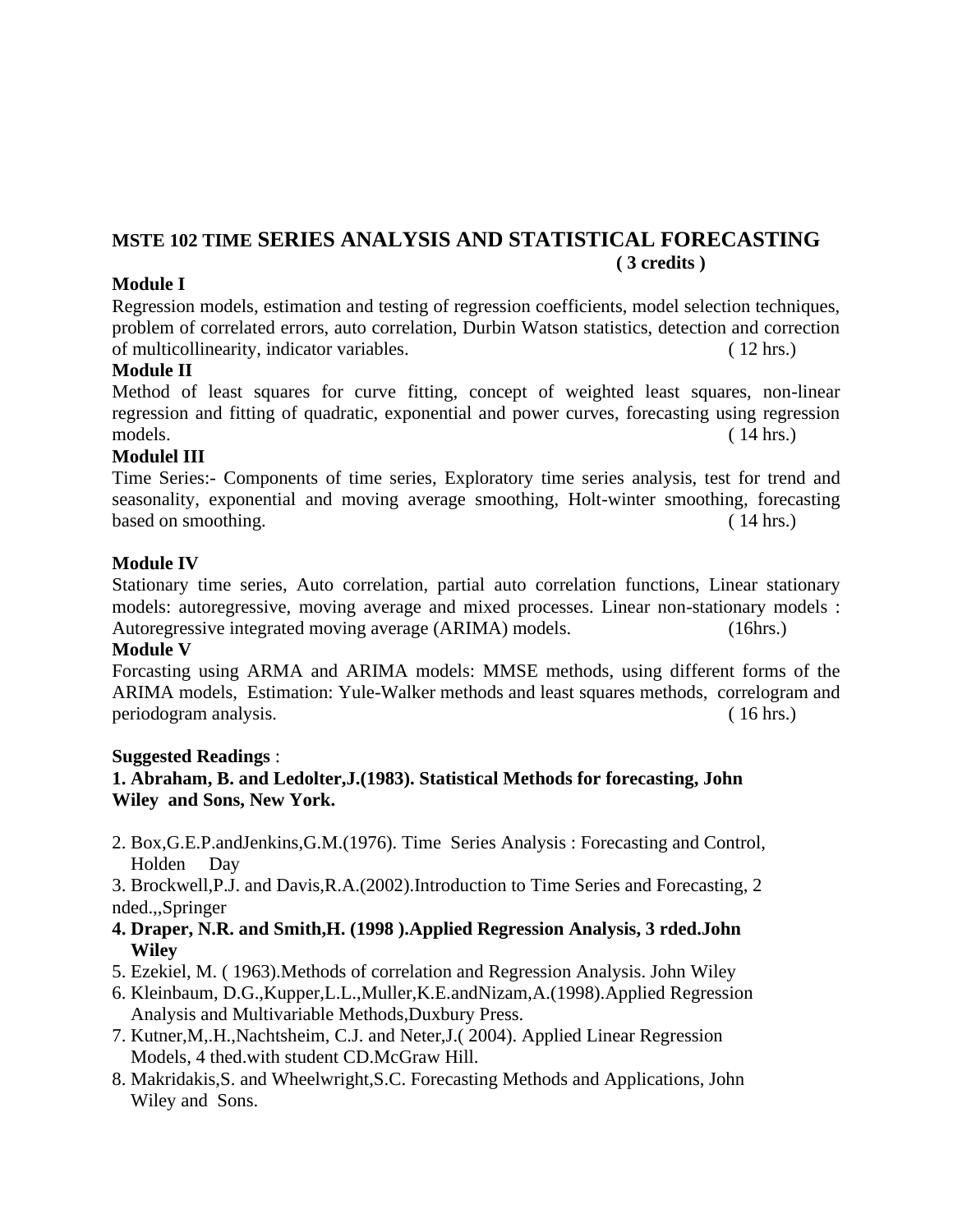#### **MSTE 103 OFFICIAL STATISTICS (3 credits)**

#### **Module I**

Introduction to Indianand International Statistical systems.Role, function and activities of Central and State Statistical organizations.Organizationof large-scale sample surveys.Role of National Sample Survey Organization.General and special data dissemination systems.

**Module II**

Population growth in developed and developing countries, Evaluation of performance of family welfare programmes, projections of labor force and man power. Scope and Content of population census of India. (16 hrs.)

#### **Module III**

Statistics related to Industries, foreign trade, balance of payment, cost of living, inflation, educational and other social statistics. (14 hrs.)

#### **Module IV**

Economic development: Growth in per capita income and distributive justice indices of development, human development index. National income estimation- Product approach, income approach and expenditure approach. (16 hrs.)

#### **Module V**

Measuring inequality in incomes: Gini Coefficient, Theil's measure; Poverty measurements: Different issues, measures of incidence and intensity; Combined Measures: Indices due to Kakwani, Senetc. (14 hrs.)

#### **Suggested Readings:**

- 1. Basic Statistics Relating to Indian Economy (CSO) 1990
- 2. Guide to Official Statistics (CSO) 1999
- 3. Statistical System in India (CSO) 1995
- 4. Principles and Accommodation of National Population Census, UNEDCO.
- 5. Panse, V.G.: Estimation of Crop Yields (FAO)
- 6. Family Welfare Year Book. Annual Publication of D/O Family Welfare.
- 7. MonthlyStatistics of Foreign Trade in India, DGCIS, Calcutta and other Govt. Publications.
- 8. CSO (1989)a: National Accounts Statistics- Sources and Methods.
- 9. Keyfitz, N (1977): Applied Mathematical Demography- Springer Verlag.
- 10. Sen, A (1977): Poverty and Inequality.
- 11. UNESCO: Principles for Vital Statistics Systems, Series M-12.
- 12. CSO (1989)b: Statistical System in India
- 13. Chubey, P.K (1995): Poverty Measurement, New Age International.

(12 hrs.)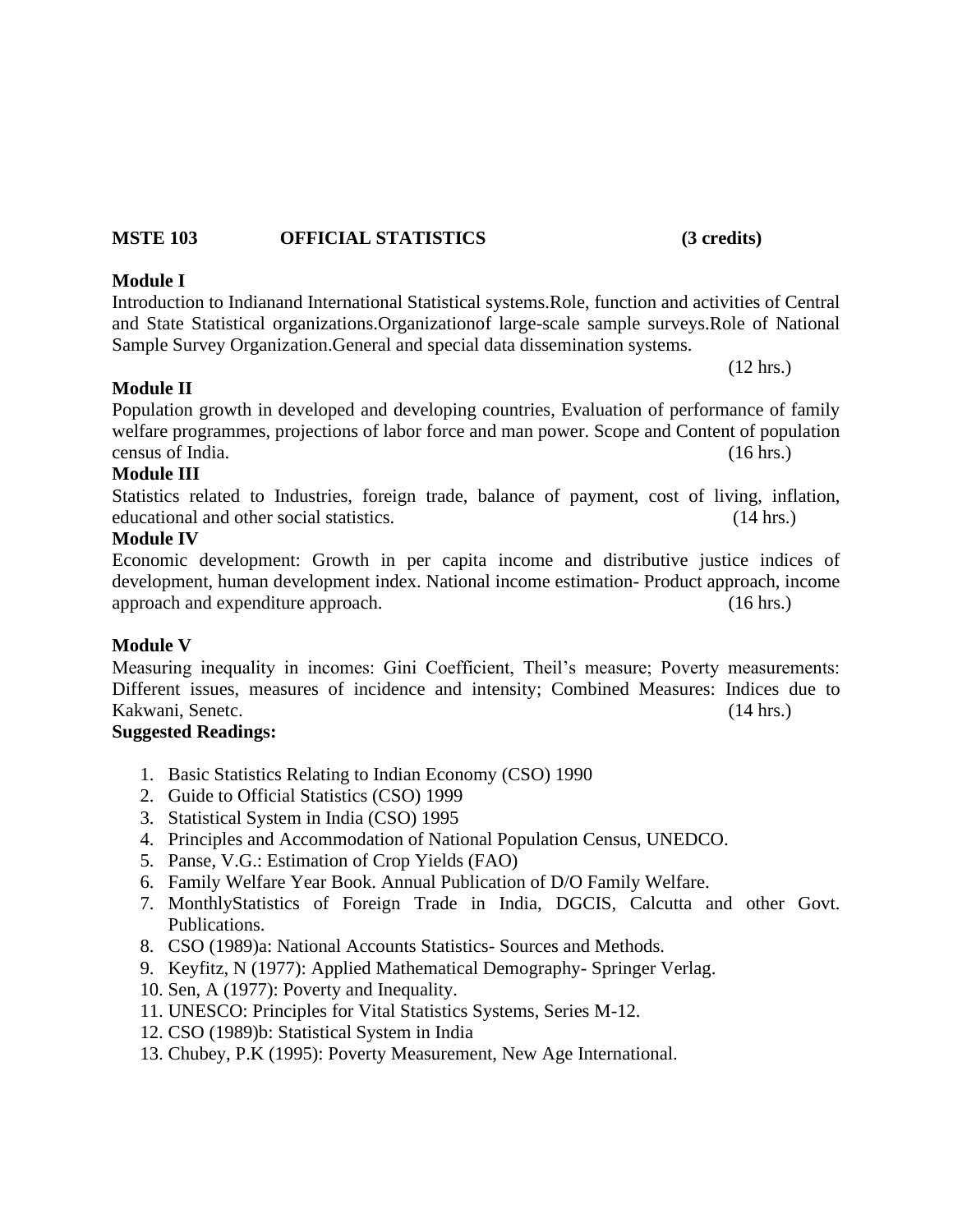#### **MSTE 104. RELIABILITY MODELLING AND ANALYSIS ( 3 credits)**

#### **Module I**

Life distributions, reliability function, hazard rate and mean residual life function, one-one correspondence of these functions. ( 12 hrs.)

#### **Module II**

System reliability, series and parallel systems, k out of n systems and its reliability, coherent systems, reliability of coherent systems, cuts and paths, bounds on system reliability.

( 14 hrs.)

#### **Module III**

Study of reliability characteristics associated with exponential, Weibull, Lognormal, Pareto, Gamma, Makeham and Reliegh distributions, proportional hazard models and their characteristics. (14 hrs.)

#### **Module IV**

Notions of ageing – IFR, IFRA, NBU, NBUE,DMRL,HNBUE, NBUC etc and their mutual implications, TTT transforms and characterization of ageing classes. ( 16 hrs.)

#### **Module V**

Reliability estimation using MLE - Exponential, Weibull and Gamma distributions based on censored and non-censored samples, Kaplan-Meier estimates of the distribution function, stressstrength reliability and its estimation. (16 hrs.)

- 1. Barlow R.E. and Proschan F. (1965) Mathematical Theory of Reliability, Wiley, New York.
- 2. Sinha S. K. (1986) Reliability and Life Testing, Wiley Eastern.
- 3. Barlow R.E. and Proschan F. (1985) Statistical Theory of Reliability and Life Testing, Holt Rinehart and Winston, New York.
- 4. Rao S.S. (1992) Reliability-based design, McGraw Hill, New York.
- 5. Lai C.D and Xie M. (2006) Stochastic ageing and dependence in reliability, Springer.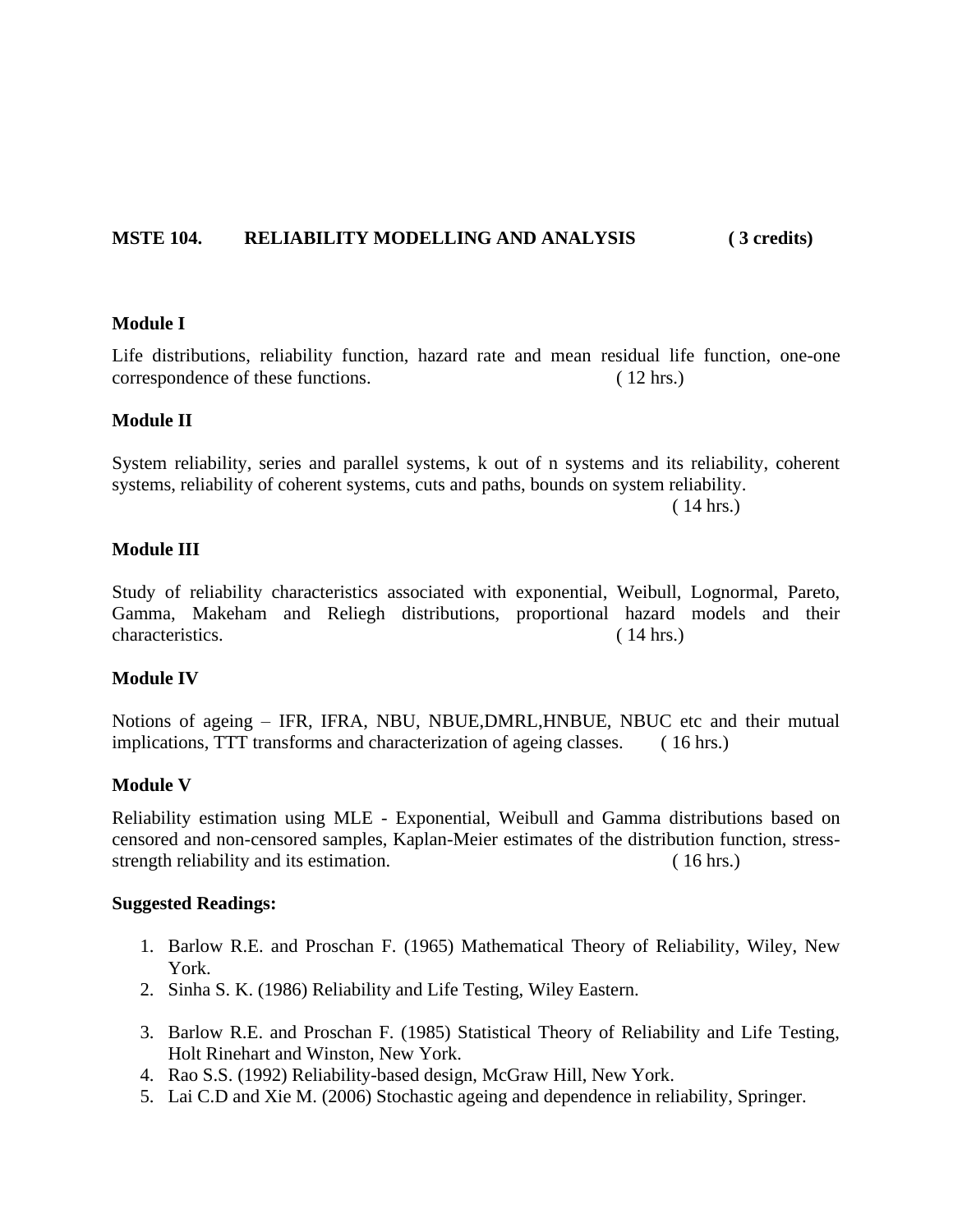#### **MSTE 105 ACTUARIAL STATISTICS ( 3 credits )**

## **Module I**

Insurance and utility theory, model for Individual claims and their sums, survival function, curtate future lifetime, force of mortality. Life table and its relation with survival function, examples, assumptions for fractional ages, analytical laws of mortality, select and ultimate tables. (12 hrs.)

#### **ModuleII**

Multiple life functions, joint life and last survivor status, insurance and annuity benfits through multiple life functions evaluation for special mortality laws. Multiple decrement models, deterministic and random survivorship groups, associated single decrement tables, central rates of multiple decrement, net premiums and their numerical evaluation. Distribution of aggregate claims, compound Poisson distribution and its applications

( 16 hrs.)

#### **Module III**

Principles of compound interest: Nominal and effective rates of interest and discount, force of interest and discount, compound interest, accumulation factor, continuous compounding. Insurance payable at the moment of death and at the end of the year of death- level benefit insurance, recursions, commutation functions. ( 14 hrs.)

#### **Module IV**

Life annuities: single payment, continuous life annuities, discrete life annuities, life annuities with monthly payments, commutation functions, varying annuities, recursions, complete annuities-immediate and apportionable annuities – due. Net premiums: continuous and discrete premiums, true monthly payment premiums,apportionable premiums , commutation functions, accumulation type benefits. Payment premiums, apportionable premiums, commutation functions, accumulation type benefits. (16 hrs.)

#### **Module V**

Net premium reserves: continuous and discrete net premium reserve, reserves on a semi – continuous basis, reserves based on true monthly premiums, reserves at fractional durations, allocations of loss to policy years, recursive formulas and differential equations for reserves , commutation functions. practical considerations. ( 14 hrs.)

#### **Suggested Readings :**

1. Atkinson M.E. & Dickson D.C.M.2000. *An Introduction to Actuarial Studies.* Elgar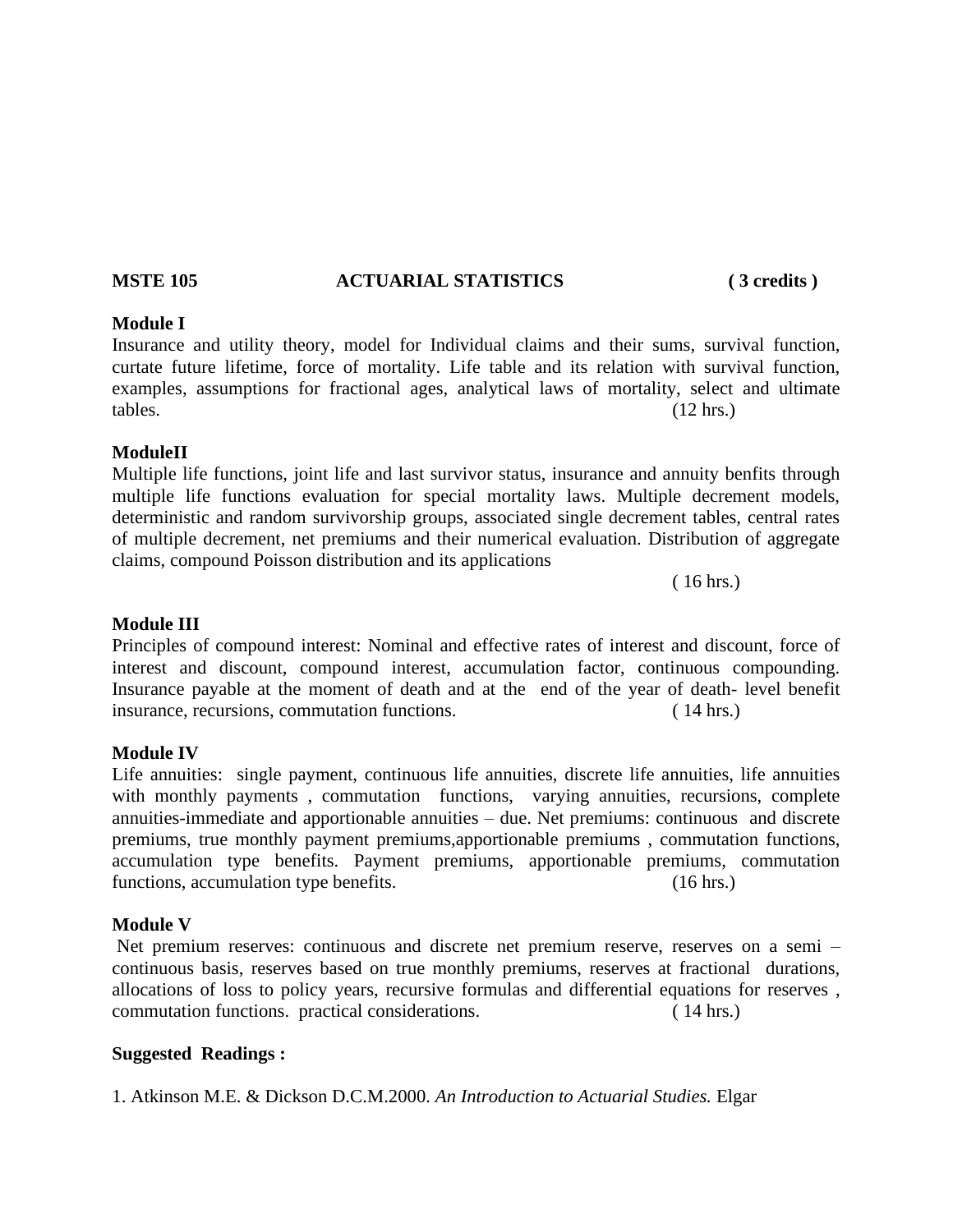Publ. Bedford T & Cooke .R. 2001. Probabilistic Risk Analysis. Cambridge.

- 2. Booth P.M.,ChadburnRG,Cooper DR ,Haberman S & James D.E. 1999.*Modern Actuarial Theory and practice.* Chapman & Hall.
- 3. Borowiak Dale S. 2003. *Financial and Actuarial Statistics : An Introduction*. 2003.Marcel Dekker.
- 4. Bowers NL, Gerber HU, Hickman JC, Jones DA, Nesbitt CJ. 1997*. Actuarial Mathematics.*2 nd Ed. Society of Actuaries, Ithaca, Illinois

5. Daykin Cd, Pentikainen T &persnenM . 1994. *Practical risk Theory for Actuaries* chapmen& Hall.

6. Klugman SA, Panjer HH, Willmontand GE & Venter GG.1998. *Loss Models: From data to Decisions*. John Wiley.

- 7. Medina PK & Merino S.2003. *Mathematcal Finance and Probability*: A Discrete Introduction. Basel, Birkhauser.
- 8. Neil A.1977. *LifeContigencies*. Butterworth-Heinemann.
- 9. Rolski T, Schmidli H, Schmidt V &Teugels J.1998. *Stochastic Process for insurance and finance*. John Wiley.
- 10. Rotar VI. 2006 .*Actuarial Models . The Mathematics of insurance.* Chapman & Hall CRC.
- 11. Spurgeon ET.1972*. Life Contigencies*. Cambridges. Cambrige Univ. Press.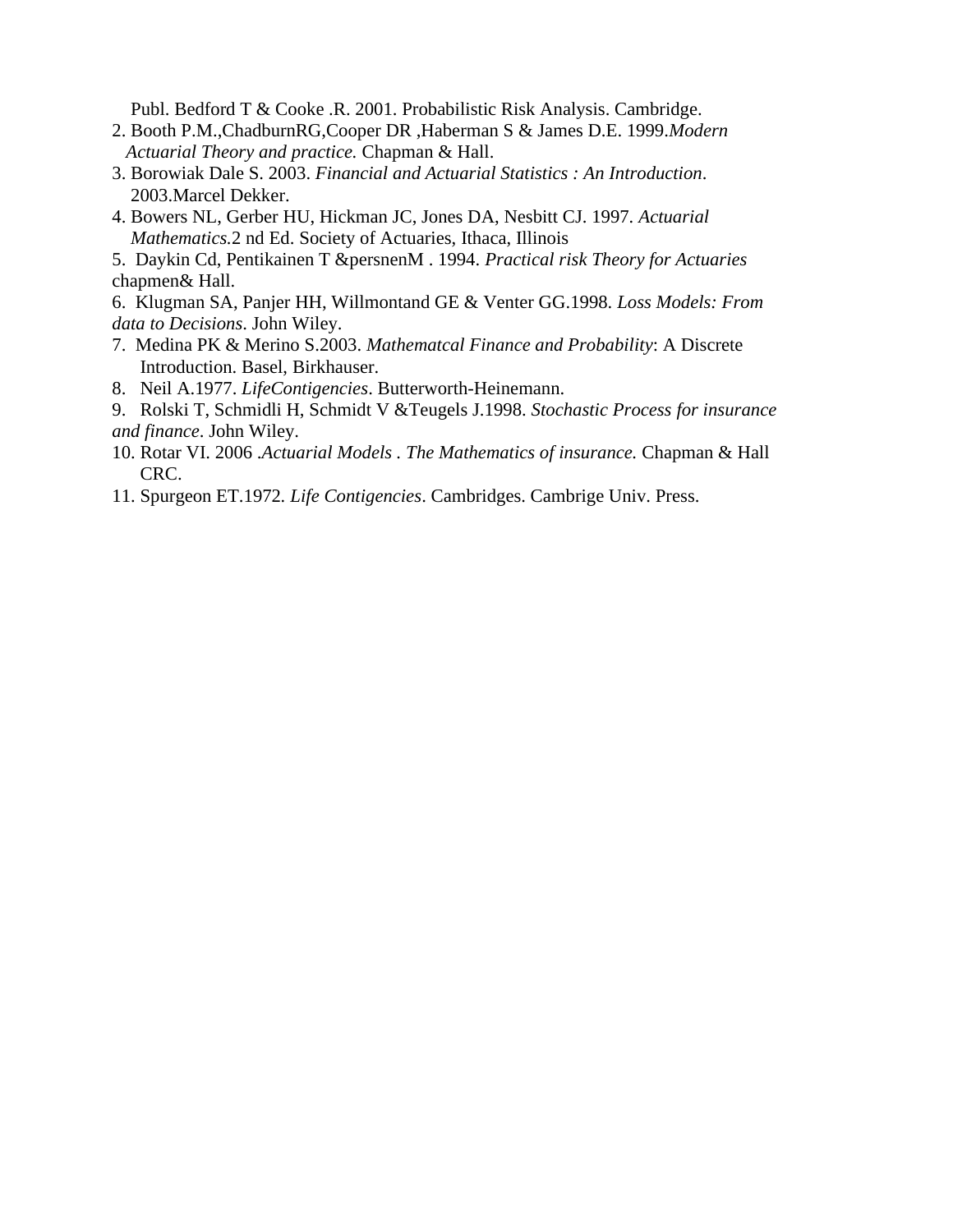#### **MSTE 106 SURVIVAL ANALYSIS ( 3 credits)**

#### **Module I**

Basic quantities and models – survival function, hazard function, mean residual life function and median life, common parametric models for survival data, description of the above characteristic models – weibull, gamma, log normal and exponential. (12 hrs.)

#### **Module II**

Concepts of time , order and random censoring- right and left, likelihood in these case, survival function- actuarial estimator, Kaplan- Meier (K-M) estimator, graphical display for survival, median survival time and confidence interval for median survival, hazard ratio, relation between hazard ratio, relative risk and odds ratio, relative survival estimation. (14 hrs.)

#### **Module III**

Nonparametric methods for comparing survival distributions- log rank test, confidence interval for hazard ratio, stratified log- rank, Peto's test, Gehan test, Mantel- Haenzel test.

( 14 hrs.)

#### **Module IV**

Life time distributions- parametric (Exponential, gamma, weibull, logistic), linear failure rate, parametric inference (point estimation, confidence intervals, scores, likelihood ratio test), accelerated failure time model, Cox-Snell residuals. ( 16 hrs.)

#### **Module V**

Identification of prognostic factors related to survival time, Cox's proportional hazards regression model with one and several covariates, rank test for the regression coefficients, adequacy assessment of the proportional hazards model, time dependent extension of the Cox model, test with non-proportional hazards, parametric and nonparametric inference for this model. ( 16 hrs.)

- 1. Klein, J. P. and Moeschberger, M.L. (2003). Survival Analysis, Springer.
- 2. Elandt, Johnson and Johnson (1998). Survival Models and Data Analysis, John Wiley & Sons.
- 3. Miller, R. G. (2000). Survival Analysis,  $2<sup>nd</sup>$  Ed. John Wiley & Sons.
- 4. Machin D. , Cheung Y. B. & Parmer M. KB. (2006). Survival Analysis A Practical Approach, John wiley& Sons.
- 5. Fisher L.D. & Belle G. V. (1993). Biostatistics- A Methodology for the Health sciences, John Wiley & Sons.
- 6. Pressat R. & Atherton A. (1972). Demographic Analysis.
- 7. Preston S. H., Heuveline P. &Guillot M. Demography Measuring and Modeling Population Processes.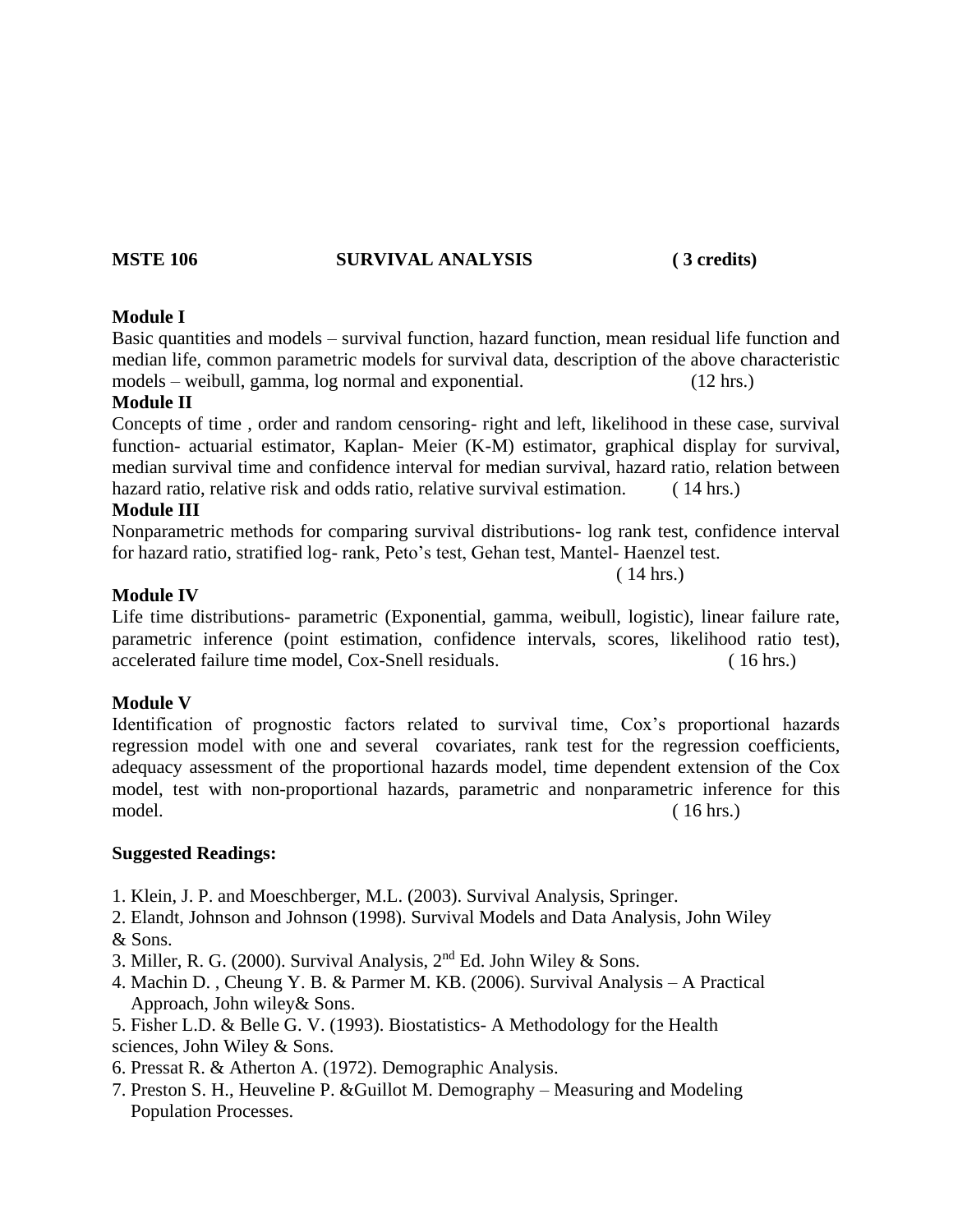- 8 .Lawless,J.F. ( 2002 ) .Statistical Models and Methods for Life Time Data, 2 nd ed., John Wiley.
- 9. Kalbfleisch,J.D. and Prentice,R.L. ( 2002). Statistical analysis of Failure Time Data, 2 nd ed., John Wiley.

#### **MSTE 107 STOCHASTIC FINANCE ( 3 credits )**

#### **Module I**

Basic concepts of financial markets, forward contracts, future contracts, options – call and put options, European option and American options, hedgers, speculators, arbitrageurs, interest rates, compounding, present value analysis, risk free interest rates. (12 hrs.)

#### **Module II**

Returns, gross returns and log returns. Porfolio theory – trading off expected return and risk, one risky asset and one risk free asset. Two risky assets, estimated expected return, optimal mix of portfolio CAPM, capital market line, betas and security market line. (14 hrs)

#### **Module III**

Options, pricing via arbitrage, law of one price, risk neutral valuation. Binomial model- single and multi period binomial model, martingale measure. Modeling returns, lognormal model, random walk model, geometric Brownian motion process. Ito lemma (without proof). Arbitrage theorem. The Black-Scholes formula. Properties of the Black-scholes option cost, the delta hedging arbitrage strategy, some derivatives, their interpretations and applications. (18 hrs.)

#### **Module IV**

Volatility and estimating the volatility parameter, implied volatility, pricing American options, pricing of European option using Monte-Carlo and pricing an American option using finite difference methods. Call options on dividend-paying securities. Pricing American put options, modeling the prices by adding jumps to geometric Brownian motion. Valuing investments by expected utility. Modeling security market: Self-financing portfolio and no arbitrage, price process models, division rule, product rule. (14 hrs.)

#### **Model V**

Financial Time series – special features of financial series, linear time series models : AR (1),AR (p),ARMA(p,q) processes, the first and second order moments, estimation and forecasting methods, models for conditional heteroscedasticity: ARCH (1), ARCH (p), GARCH(p,q) models and their estimation.Comparison of ARMA and GARCH processes.

( 14 hrs.)

- 1. David Ruppert( 2004). Statistics and Finance an Introduction, Springer International Edition
- 2. Sheldon M Ross ( 2003). An elementary introduction to Mathematical Finance, Cambridge University Press.
- 3. Christian Gourieroux and Joann Jasiak( 2005). Financial Econometrics, New Age International( P ) Ltd.
- 4. John C.Hull( 2008). Options,Futures and other derivatives, Pearson Education India
- 5. Masaaki Kijima ( 2003).Stochastic Process with applications to Finance, Chapman &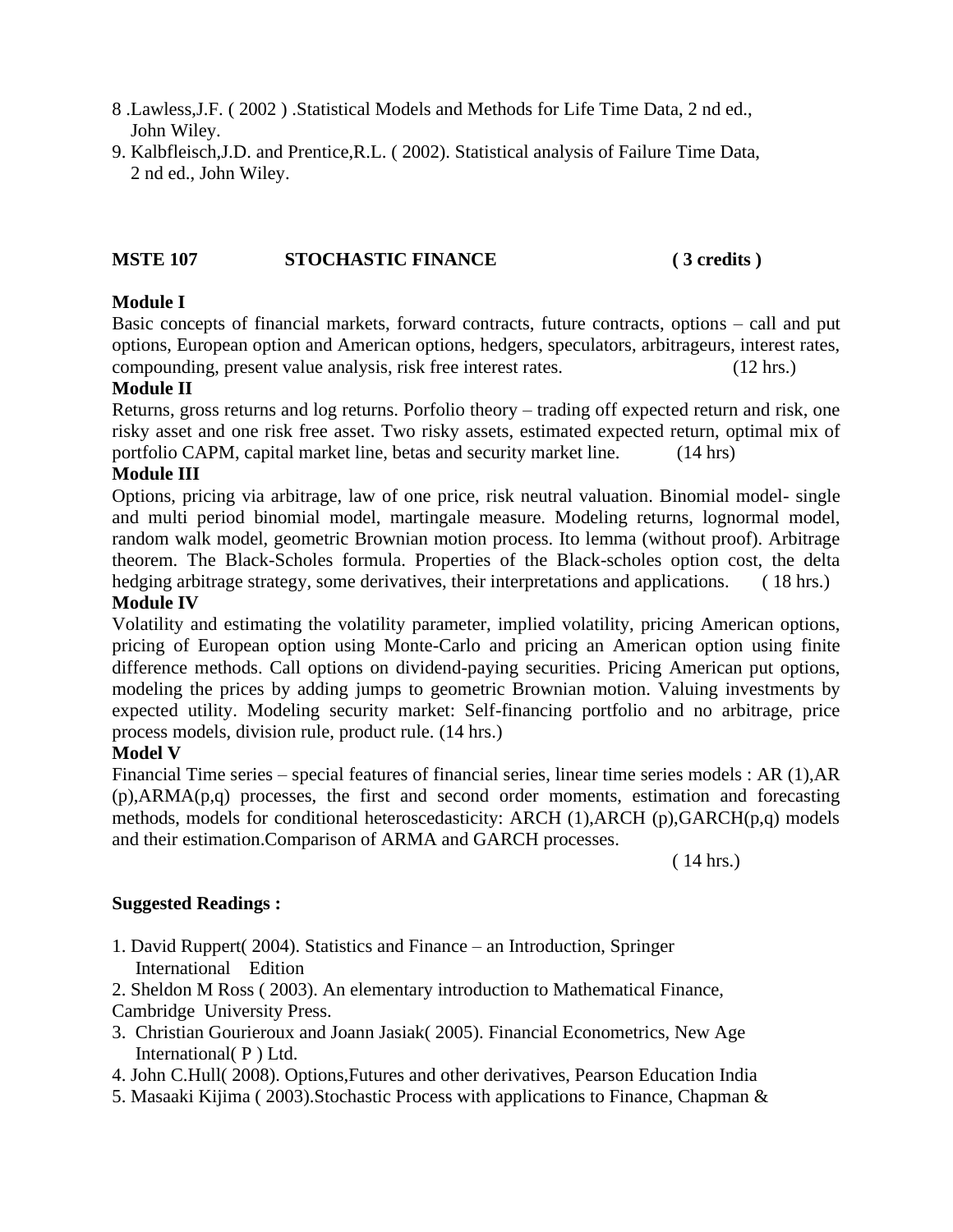Hall.

- 6. Ruey S. Tsay (2005). Analysis of Time Series, 3 rd ed. John Wiley & Sons.
- 7. Cuthbertson, K and Nitzsche,D.( 2001).Financial Engineering Derivatives and Risk Management, John Wiley & Sons

## **MSTE 108 STATISTICAL GENETICS (3)**

#### **Module I**

Mendelian ratios and their testing, linkage, detection and estimation, equilibrium population and Hardy Weinberg law, inbreeding, inbreeding co-efficient and coefficient of parentage, inbreeding, estimation and testing of Heterosis, effect of migration, mutation and selection, sex linked genes. ( 14 hrs.)

#### **Module II**

Average effect of a gene, breeding value, estimation of genetic components of variation, heritability and repeatability, estimation of phenotypic, genotypic and environmental correlations. selection, individual and pedigree selection. ( 14 hrs.)

#### **Module III**

Designs of plant breeding trials- compact family block designs, square and rectangular lattice designs, multivariate analysis of variance, cluster analysis, similarity algorithms and clustering methods for quantitative data. (16 hrs.)

#### **Module IV**

Path analysis, discriminent analysis for selection indices, analysis of designs for diallel, partial diallel and line x tester crosses. (12 hrs.)

#### **Module V**

Analysis of genotype - environment interactions, measurement of stability and adaptability- liner and non-linear approaches, combining ability and specific combining ability in diallel crosses, analysis of microarray data. (16 hrs.)

#### **Suggested Readings:**

1. Dabholkar, A. R. (1992) *'Elements of Biometrical Genetics*' . Concept Publishing Company , New Delhi.

- 2. Falconer, D. S. (1985). *'Introduction to QuantitaiveGenetics'* , English Language Book Society , Longman.
- 3. Jain, J.P. (1991). '*Statistical Techniques in Quantitative Genetics'*, Hindustan Publishing company, New Delhi.
- 4. Kempthorne, O. (1957). '*An Introduction to Genetic Statistic* ', TheLowa State University Press, London.
- 5. Li, C. C. (1982). 'Population Genetics'. The University of Chicago Press.
- 6. Mather, K. and Jinks J. l. (1977), '*Introduction to Biometrical Genetics*', Chapman and Hall.
- 7. Narain, P. (1990). '*Statistical Genitics*', Wiley Eastern, New Delhi, Hyderabad.